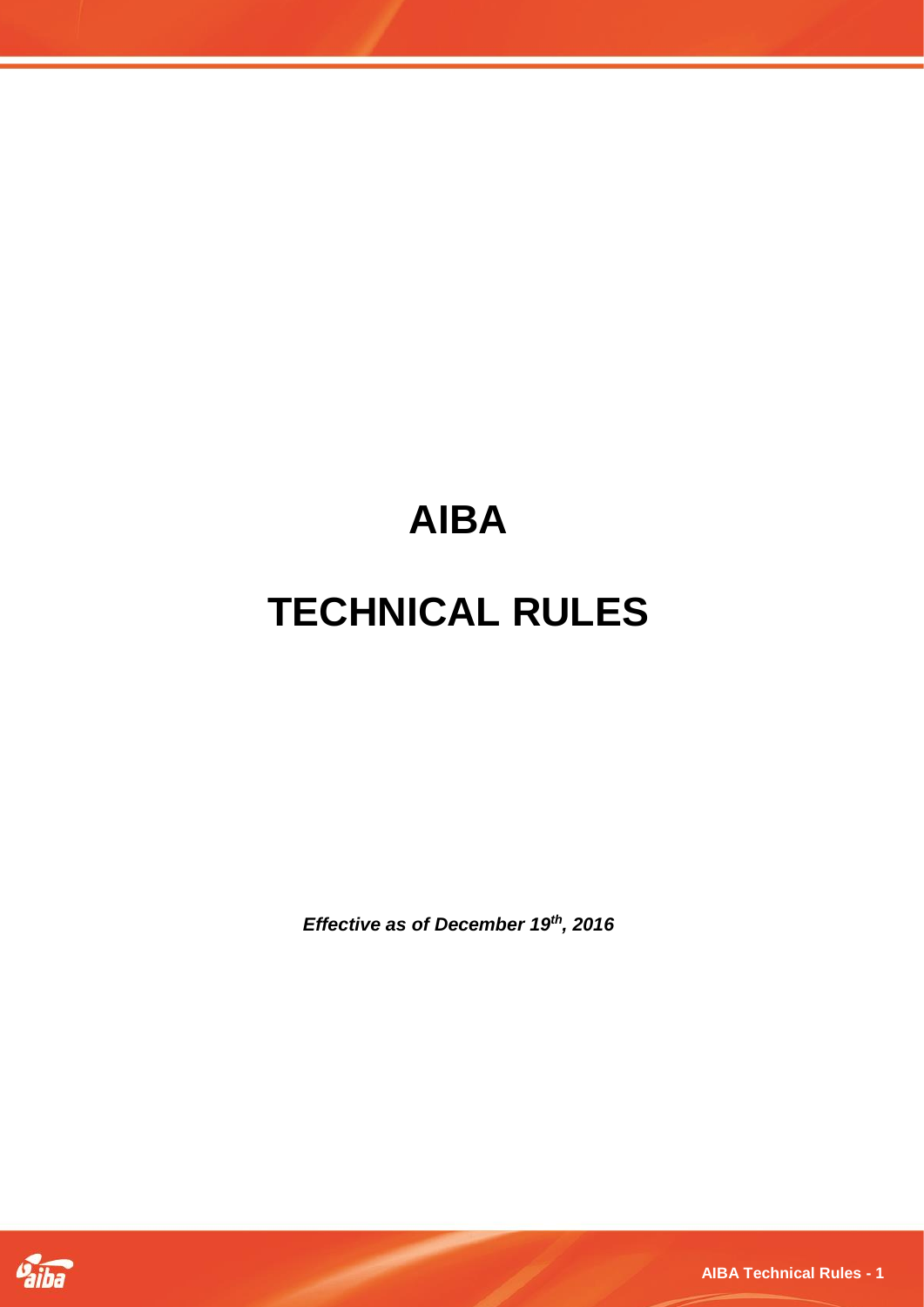# **TABLE OF CONTENTS**

| RULE <sub>1</sub> . |  |  |  |  |  |
|---------------------|--|--|--|--|--|
| RULE 2.             |  |  |  |  |  |
| RULE 3.             |  |  |  |  |  |
| RULE 4.             |  |  |  |  |  |
| RULE <sub>5</sub> . |  |  |  |  |  |
| RULE <sub>6</sub> . |  |  |  |  |  |
| RULE <sub>7</sub> . |  |  |  |  |  |
| RULE 8.             |  |  |  |  |  |
| RULE 9.             |  |  |  |  |  |
| <b>RULE 10.</b>     |  |  |  |  |  |
| <b>RULE 11.</b>     |  |  |  |  |  |
| <b>RULE 12.</b>     |  |  |  |  |  |
| <b>RULE 13.</b>     |  |  |  |  |  |
| <b>RULE 14.</b>     |  |  |  |  |  |
| <b>RULE 15.</b>     |  |  |  |  |  |
| <b>RULE 16.</b>     |  |  |  |  |  |
|                     |  |  |  |  |  |
| <b>RULE 17.</b>     |  |  |  |  |  |
| <b>RULE 18.</b>     |  |  |  |  |  |
| <b>RULE 19.</b>     |  |  |  |  |  |
| <b>RULE 20.</b>     |  |  |  |  |  |
| <b>RULE 21.</b>     |  |  |  |  |  |
|                     |  |  |  |  |  |
|                     |  |  |  |  |  |
|                     |  |  |  |  |  |
|                     |  |  |  |  |  |
|                     |  |  |  |  |  |

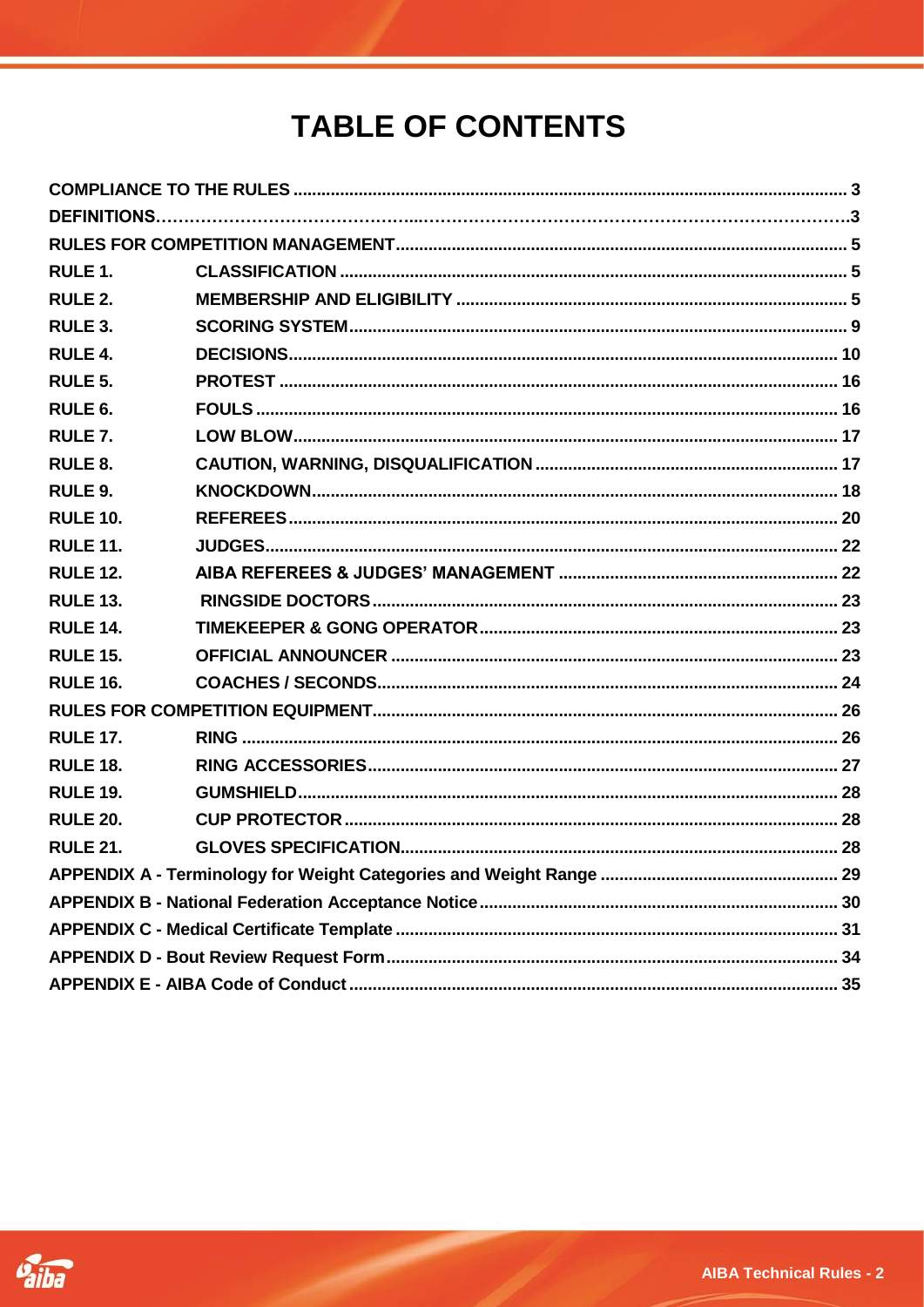# **COMPLIANCE TO THE RULES**

<span id="page-2-0"></span>These AIBA Technical Rules applying to AOB, APB and WSB are the only Technical Rules worldwide which AIBA National Member Federations, boxing members, clubs and boxing family must follow and respect in all their competitions in accordance to activities at all levels. No National Federation may develop its own Technical Rules that are contradictory to these AIBA Technical Rules. However National Federations, for domestic competitions, may alter the Technical Rules to reflect National laws or conditions, as long as the alteration does not diminish the rules, especially regarding Medical and Safety requirements.

# **DEFINITIONS**

<span id="page-2-1"></span>**"AIBA**" means the International Boxing Association;

**"AIBA Competitions"** means any Boxing Match, Competition, Event, League or Tournament which is authorized and approved in accordance with the AIBA Technical Rules and AIBA 3 Programs Competition Rules (AOB, APB and WSB);

**"AIBA Official Boxing Equipment Licensee**" means the contracted licensee of AIBA who is approved to produce the official equipment for use at all AIBA Competitions;

**"AIBA Scoring System"** means the electronic system recording the decision of a Judge approved by AIBA for use at AIBA Competitions;

**"AOB"** means AIBA Open Boxing;

**"APB"** means AIBA Pro Boxing;

**"Bout"** means the boxing contest between two Boxers taking place as part of a competition;

**"Boxer**" means any athlete registered by an AIBA National Member Federation and a member of AIBA;

**"Coach Certification"** means the permission to act as a Coach in AIBA Competitions granted by any National Federation, after the person passes examinations and obtains a certificate;

**"Competition Official"** means any person appointed or certified to act as a Referee, a Judge, a Supervisor, a Ringside Doctor, an International Technical Official or any assigned position in AIBA Competitions;

**"Confederation"** means each AIBA continental affiliated organization;

**"Continental Multi-Sport Games"** means All-Africa Games, Pan American Games, Asian Games and European Games;

**"Disciplinary Code"** means the code governing disciplinary matters applicable to AIBA, each Confederation, each National Federation and any Official, including Competition Official, or Boxer;

**"Field of Play (FOP)"** means the competition area which extends to 4 meters from all 4 sides of the ring for AOB and 2 meters from all 4 sides of the ring for APB and WSB where only Competition Officials can enter;

**"Gloves"** means the equipment that is worn on the hands in order to protect them during a competition;

**"Headguards"** means the equipment that is worn on the head in order to protect it during a competition;

"**Individual Physical Contact Sport**" means any of the following sports in any of its forms: Aikido, Cage Fighting, Judo, Ju-jitsu, Karate, Kendo, Kickboxing, K-1, Muaythai, MMA, Sambo, Savate, Sumo, Taekwondo, Wrestling, Wushu and such other sports as may be deemed by AIBA to be an individual physical contact sport:

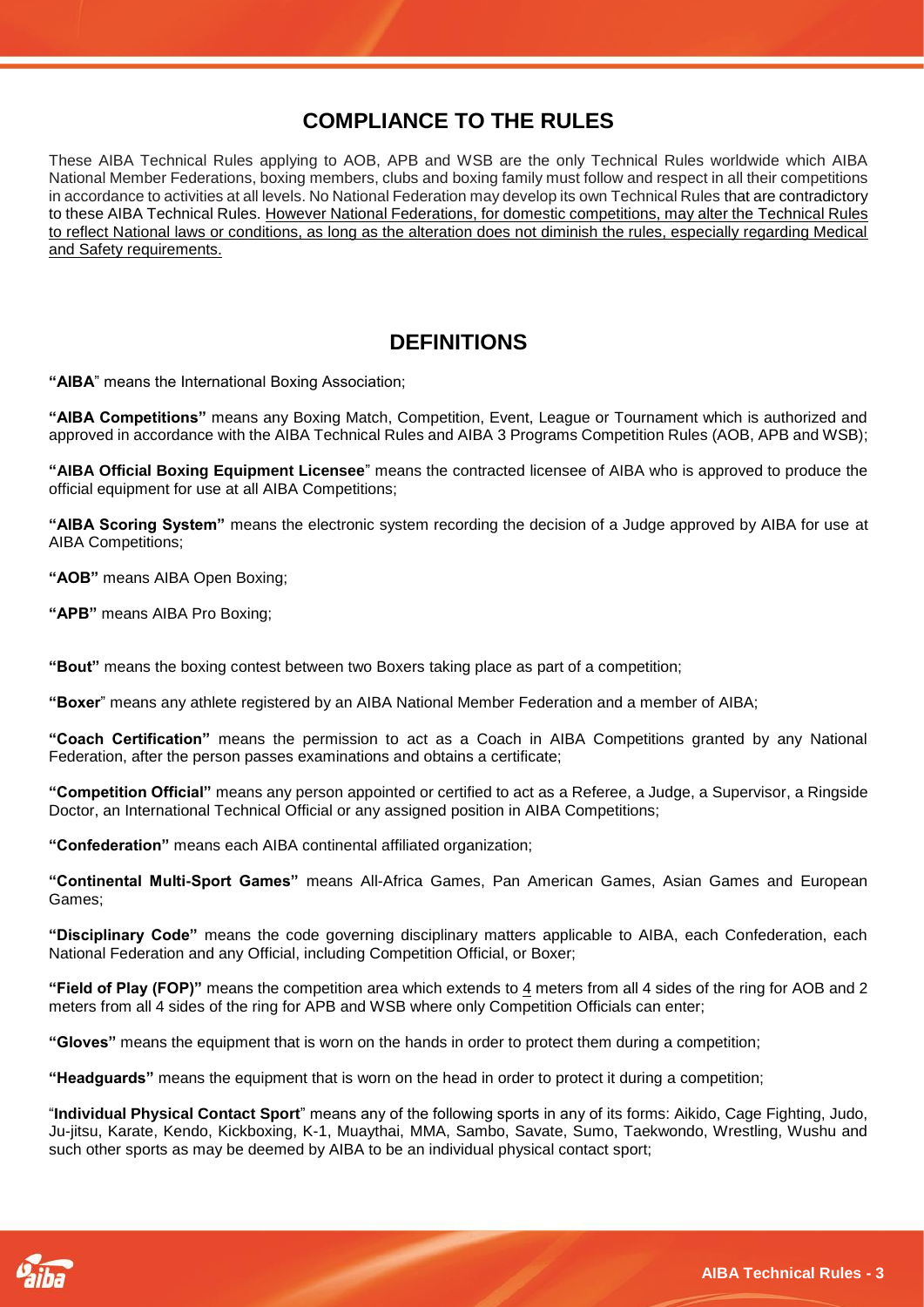**"Judge"** means the person who allocates points during a Bout based on each Boxer's performance on the ring in respect of the AIBA Technical Rules and AIBA 3 Programs Competition Rules (AOB, APB and WSB);

**"Medical Handbook"** means the rules published by AIBA in relation to the medical standards required to be observed by a Boxer and by any Official, including Competition Officials, prior to, during and after AIBA Competitions;

**"National Federation"** means a legal entity recognized by AIBA as the governing body for the sport of boxing is its respective country;

"**National Level Competitions**" means the boxing competitions organized and/or sanctioned by a particular National Federation and to which only Boxers registered from that National Federation participate;

**"Referee"** means the person who ensures that all Rules are followed by the Boxers during their Bouts in the ring;

**"Ringside Doctor"** has the meaning given to it in the Medical Handbook;

**"Rules"** means the AIBA Technical Rules, AIBA 3 Programs Competition Rules (AOB, APB and WSB), AIBA Code of Ethics, AIBA Disciplinary Code, AIBA Procedural Rules, AIBA Anti-Doping Rules and AIBA Medical Handbook**;**

**"Seconds"** means the Coaches or Trainers who are certified by AIBA and who are allowed to act in the corner of the ring;

**"Supervisor"** means the person who is appointed to be responsible for all technical and competition related issues in AIBA Competitions; A Supervisor may be certified in all AIBA Competitions (AOB, APB and WSB) or only in AOB Competitions;

**"Team Officials"** means the Team Managers, Coaches and Doctors entered by a National Federation in any AIBA Competition but does not include the Boxers;

**"WSB"** means the World Series of Boxing as organized and administered by the World Series of Boxing SA which was created and is owned by AIBA.

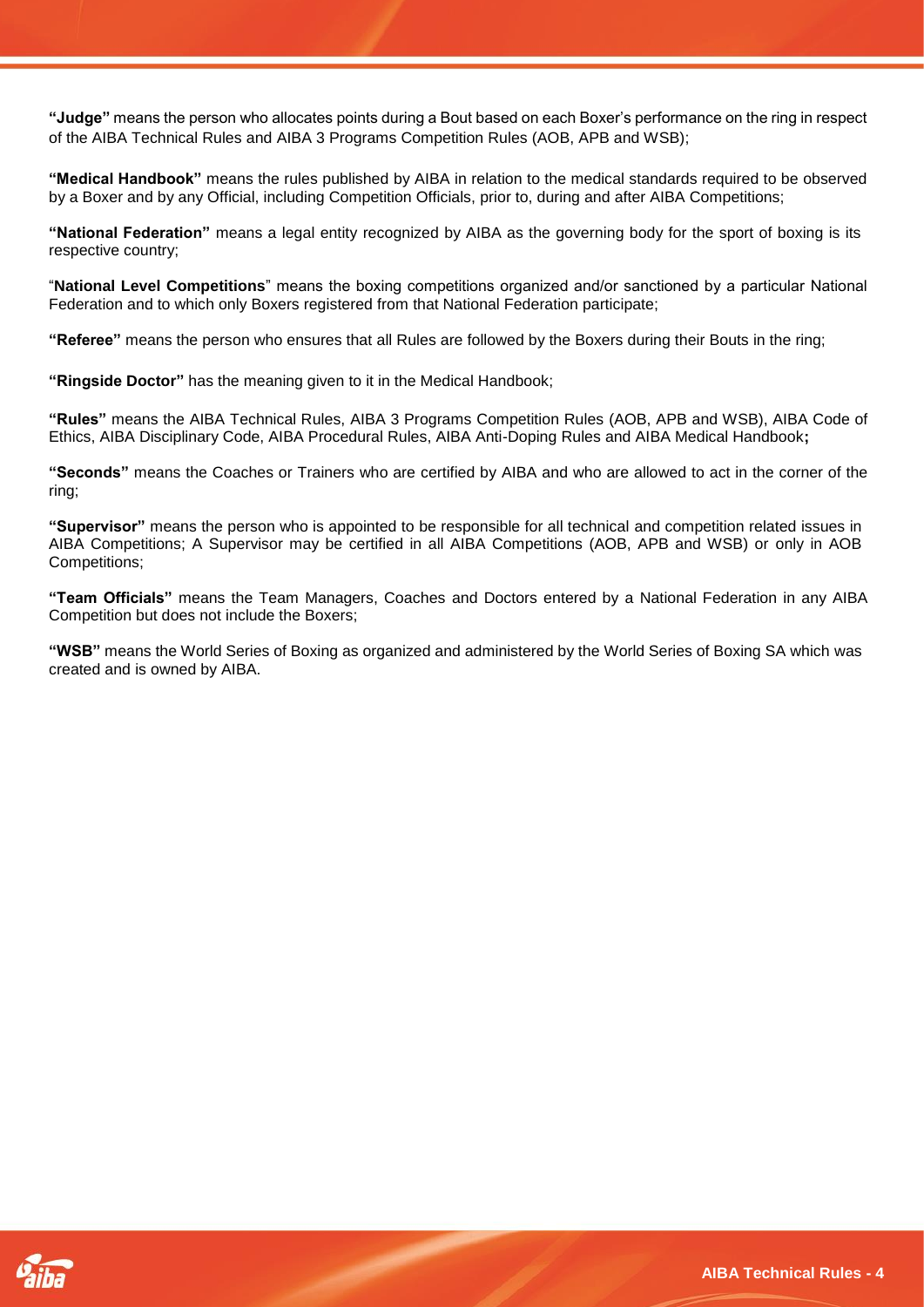# <span id="page-4-0"></span>**RULES FOR COMPETITION MANAGEMENT**

# <span id="page-4-1"></span>**RULE 1. CLASSIFICATION**

#### 1.1. Age Classification

- 1.1.1. Men and Women Boxers between the ages of 19 to 40 are categorized as Elite Boxers.
- 1.1.2. Boys and Girls Boxers between the ages of 17 to 18 are categorized as Youth Boxers.
- 1.1.3. Boys and Girls Boxers between the ages of 15 to 16 are categorized as Junior Boxers.
- 1.1.4. The age of a Boxer is determined using his/her year of birth.
- 1.1.5. In all competitions related to Junior and school age boys and girls as well as all other younger ages, Boxers are managed only at National Federation and at Confederation levels. The range of the ages of the Boxers participating in these competitions must not be more than 2 years.
- 1.2. Weight Classification
	- 1.2.1. The terminology for each Weight Category can be found in Appendix A.
	- 1.2.2. For Elite Men and Youth Boxers (Boys), ten (10) Weight Categories as follow:

46 kg - 49 kg, 52 kg, 56 kg, 60 kg, 64 kg, 69 kg, 75 kg, 81 kg, 91 kg, 91+ kg

1.2.3. For Elite Women and Youth Boxers (Girls), ten (10) Weight Categories as follow:

45 kg - 48 kg, 51 kg, 54 kg, 57 kg, 60 kg, 64 kg, 69 kg, 75 kg, 81 kg, 81+ kg

1.2.4. For Elite Women Boxers, three (3) Weight Categories for the Olympic Games as follow:

48 kg - 51 kg, 57 kg - 60 kg, 69 kg - 75 kg

1.2.5. For Junior Boxers (Boys and Girls), thirteen (13) Weight Categories as follow:

44 kg - 46 kg, 48 kg, 50 kg, 52 kg, 54 kg, 57 kg, 60 kg, 63 kg, 66 kg,70 kg, 75 kg, 80 kg and 80+ kg

## <span id="page-4-2"></span>**RULE 2. MEMBERSHIP AND ELIGIBILITY**

#### 2.1. Membership

2.1.1. All Boxers, Coaches, Officials, National Federation Office Holders must be members of or licensed and/or authorized by their National Federation, Confederation and AIBA to participate in national and international AIBA Competitions, unless AIBA otherwise consents.

#### 2.2. Eligibility

- 2.2.1. Eligibility on Nationality related Issues
	- 2.2.1.1. Prior to any AOB Competition and APB Cycle or during WSB Registration Period, AIBA must confirm the nationality and eligibility of all Boxers. However, if a complaint on the eligibility of a

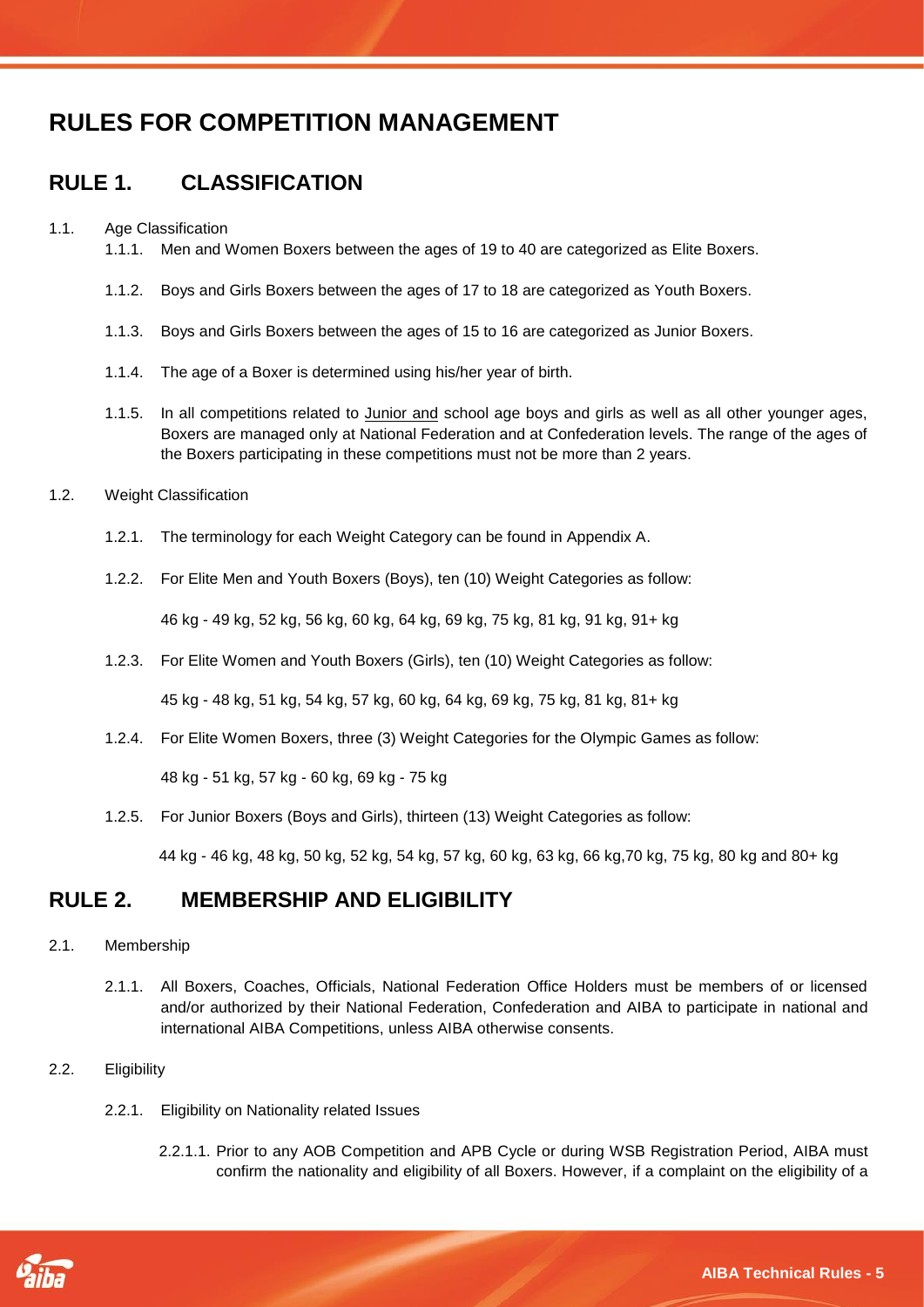Boxer is received during any AIBA Competition, the Supervisor must immediately report to the AIBA Headquarters. If an ineligibility case is proved, the Supervisor must immediately disqualify the Boxer and inform all parties.

- 2.2.1.2. For all disputes on eligibility taking place outside an AIBA Competition, the final decision on determining the nationality lies with the AIBA Executive Committee. If it is believed that nationality rules have been violated, the matter will be submitted to the AIBA Disciplinary Commission for review and sanctions may be imposed on the Boxer and/or his/her National Federation.
- 2.2.1.3. Nationality shall be confirmed by the Boxer's passport. When the nationality is in question, AIBA has the right to request the following documents as a proof:
	- 2.2.1.3.1. Birth Certificate;
	- 2.2.1.3.2. Citizenship Identity Papers;
	- 2.2.1.3.3. Nationality Identity Document;
	- 2.2.1.3.4. Confirmation Letter from the NOC.
- 2.2.1.4. Change of Nationality
	- 2.2.1.4.1. If a Boxer wishes to change nationality, this Boxer can enter any AIBA Competition as a participant of the changed National Federation after two (2) years from this Boxer's change of nationality.
	- 2.2.1.4.2. If a Boxer having represented one National Federation in any AIBA Competition is also a national of two or more countries simultaneously, this Boxer must select only one National Federation to enter AIBA Competitions. In this case, once the Boxer selects one National Federation, this Boxer must not enter any AIBA Competition as a participant of the changed National Federation for two (2) years.
- 2.2.2. Eligibility on Sport Related Issues
	- 2.2.2.1. Participation in Individual Physical Contact Sport

- 2.2.2.1.1. An athlete who has competed at an amateur or professional level in any Individual Physical Contact Sport is eligible to compete in an AIBA or National Level Competition, at an appropriate level, under the following conditions:
	- 2.2.2.1.1.1. When a National Federation wishes to register an athlete from any Individual Physical Contact Sport as a Boxer, this National Federation shall complete the Application Form in Appendix B and a Medical Certificate completed by the National Federation Doctor and submit both documents to AIBA for acceptance and registration. The registration will be approved by AIBA in consultation with the AIBA Technical & Rules Commission. The athlete shall be eligible to participate once written confirmation of approval has been received from AIBA.

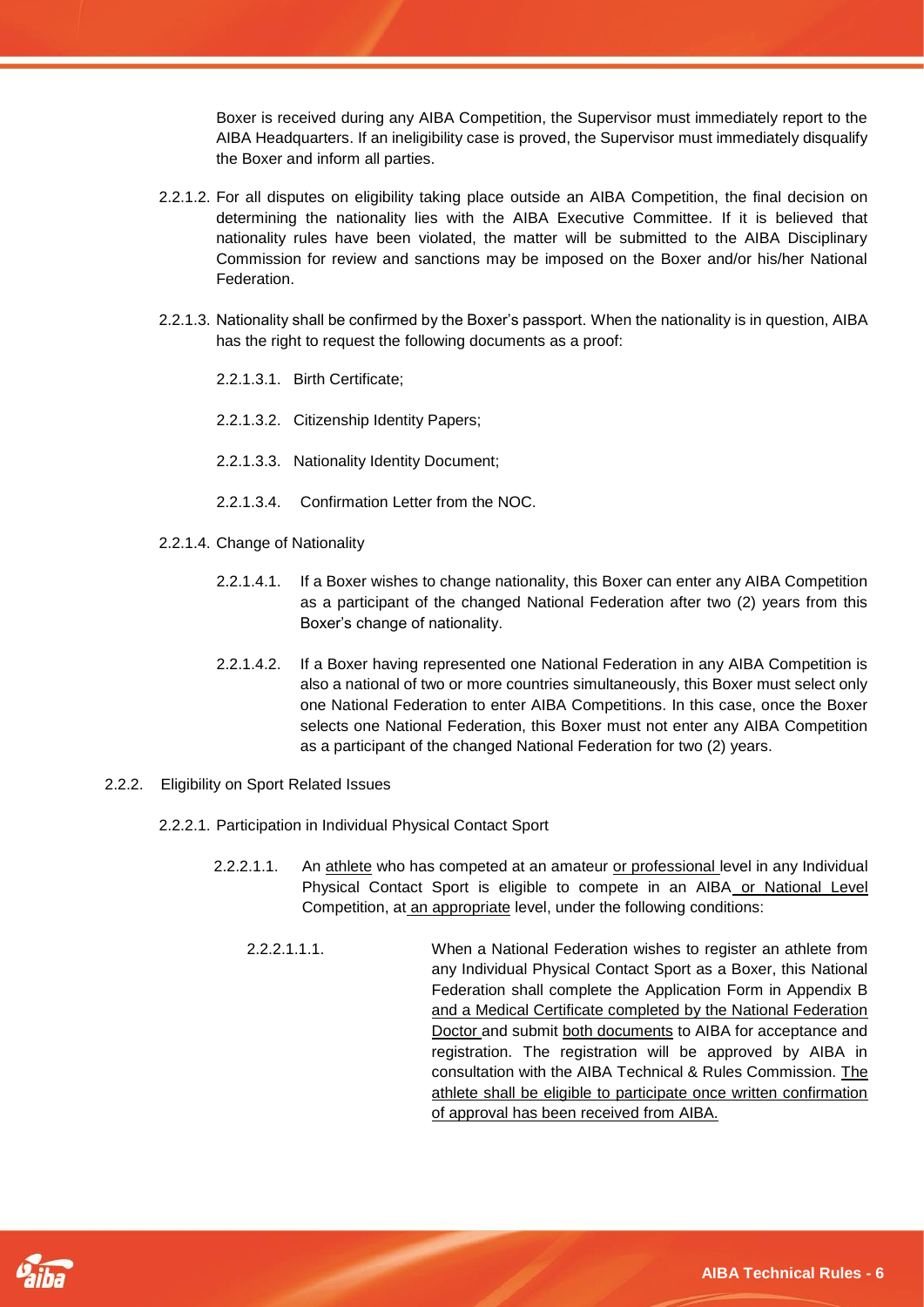- 2.2.2.1.2. Any athlete registered as a Boxer by a National Federation under Rule 2.2.2.1.1 above shall not participate in any other Individual Physical Contact Sport once approved by AIBA.
- 2.2.3. Eligibility on Medical related Issues
	- 2.2.3.1. Medical Certification
		- 2.2.3.1.1. A Boxer will not be allowed to compete in any AIBA competition unless such Boxer possesses a valid up-to-date Boxer's AIBA Competition Record Book in which such Boxer must be certified as fit to box by a qualified Doctor as approved by the presiding Ringside Doctor.
			- 2.2.3.1.1.1. A Doctor will not be considered to be qualified as such unless a clear and legible copy of his/her current passport (no other proof of identity will be accepted) and medical credentials are provided.
			- 2.2.3.1.1.2. In order for a Medical Examination to be valid, the examination must have been completed (i) by a qualified Doctor, (ii) no later than the period defined for submission of medical certificate, (iii) the record of the examination must contain clear and legible results for all test areas as well as (iv) must be uploaded to any online or offline registration for international competitions.
		- 2.2.3.1.2. The Boxer must be considered as fit to compete upon examination by a Ringside Doctor before being weighed-In. In order to ensure smooth running of the Weigh-In, the Supervisor may decide to begin the Medical Examination earlier. The Supervisor will inform all Boxers' representatives of this change.
		- 2.2.3.1.3. At the Medical Examination, the Boxer or representative must provide the Supervisor all required documents in accordance with these rules.
	- 2.2.3.2. Boxers with Allowed Handicaps **-** Please refer to current AIBA Medical Handbook for allowed handicaps.
	- 2.2.3.3. Prohibited Conditions **-** Boxers with the following prohibited conditions will not be allowed to enter any AIBA Competition:
		- 2.2.3.3.1. Boxers wearing a dressing on a cut, wound abrasion, laceration or blood swelling on the scalp or face including the nose and ears. For the case of a Boxer with abrasion or laceration, no dressing other than Vaseline, Collodion, Thrombin Solution, Micro Fibrilar Collagen, Gelfoam, Surgical and Adrenaline 1/1000 or Steri-Strip may be used. The decision will be made by the Ringside Doctor examining the Boxer on the day the Boxer is competing.
		- 2.2.3.3.2. Boxers must be clean-shaved before all Medical Examinations and each Bout. Beards and moustaches will not be allowed. No type of body piercing and no body accessories will be permitted to be worn during a Bout.
		- 2.2.3.3.3. No Boxer with an implanted device which uses electricity or any substance which may alter bodily function will be permitted to box.
		- 2.2.3.3.4. Boxer is only allowed to wear soft contact lenses. All other contact lenses are prohibited.

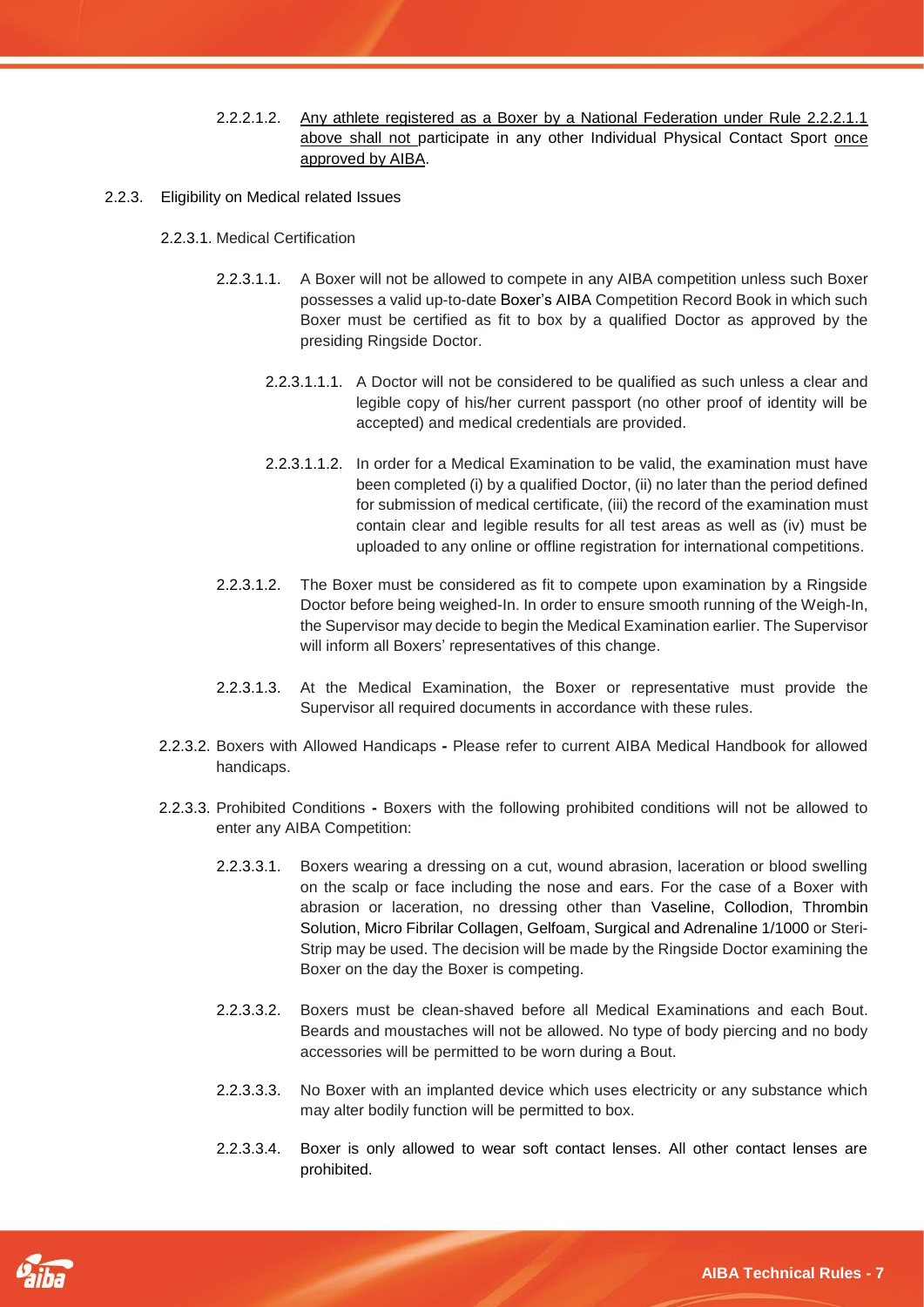- 2.2.3.3.4.1. If the concerned Boxer loses contact lenses, the following rules apply:
	- 2.2.3.3.4.1.1. The Boxer accepts to continue to box and the Bout continues;
	- 2.2.3.3.4.1.2. The Boxer does not accept to continue to box without contact lenses, the Referee terminates the Bout and the opponent is declared the winner by RSC.
- 2.2.3.3.5. Please refer to current AIBA Medical Handbook for other prohibited conditions.
- 2.2.3.4. Medical Certification following Probation Periods Before resuming boxing after any period of rest as prescribed in Rule 2.2.3.6 below, a Boxer must be certified as fit to box by a Doctor to be able to take part in competitive boxing.
- 2.2.3.5. Knockout (KO) and Referee Stops Contest (RSC)
	- 2.2.3.5.1. When the result of the Bout is Knockout or Referee Stops Contest, the Ringside Doctor must fill out and sign a Medical Bout Report which data will be updated in the AIBA Database and sent automatically to the National Federation concerned. The Medical Bout Report must recommend how many rest days should be prescribed or the protective sanitary measures and be delivered to the Supervisor by the Ringside Doctor.
- 2.2.3.6. Protective Sanitary Measures
	- 2.2.3.6.1. One Knockout A Boxer who has been knocked out as a result of head blows during a contest or wherein the Referee has stopped the contest due to the Boxer having received hard blows to the head, making this Boxer defenseless or incapable of continuing, will not be permitted to take part in competitive boxing or sparring for a period of at least thirty (30) days after the Boxer has been knocked out.
	- 2.2.3.6.2. Two Knockouts A Boxer who has been knocked out as a result of head blows during a contest or wherein the Referee has stopped the contest due to a Boxer having received hard blows to the head, making this Boxer defenseless or incapable of continuing twice in a period of ninety (90) days, will not be permitted to take part in competitive boxing or sparring during a period of ninety (90) days from the second Knockout.
	- 2.2.3.6.3. Three Knockouts A Boxer who has been knocked out as a result of head blows during a contest or wherein the Referee has stopped the contest due to the Boxer having received hard blows to the head, making this Boxer defenseless or incapable of continuing three times in a period of twelve (12) months, will not be permitted to take part in competitive boxing or sparring for one (1) year from the third Knockout.
	- 2.2.3.6.4. If a Boxer has been knocked out or received a severe head blow which results in a Bout being terminated, the Ringside Doctor will classify the seriousness of the concussion and prescribe the medical restriction period as follows:
		- 2.2.3.6.4.1. In the case of no Loss of Consciousness (LOC), a minimum restriction of thirty (30) days;
		- 2.2.3.6.4.2. In the case of LOC for less than one (1) minute, a minimum restriction of ninety (90) days;

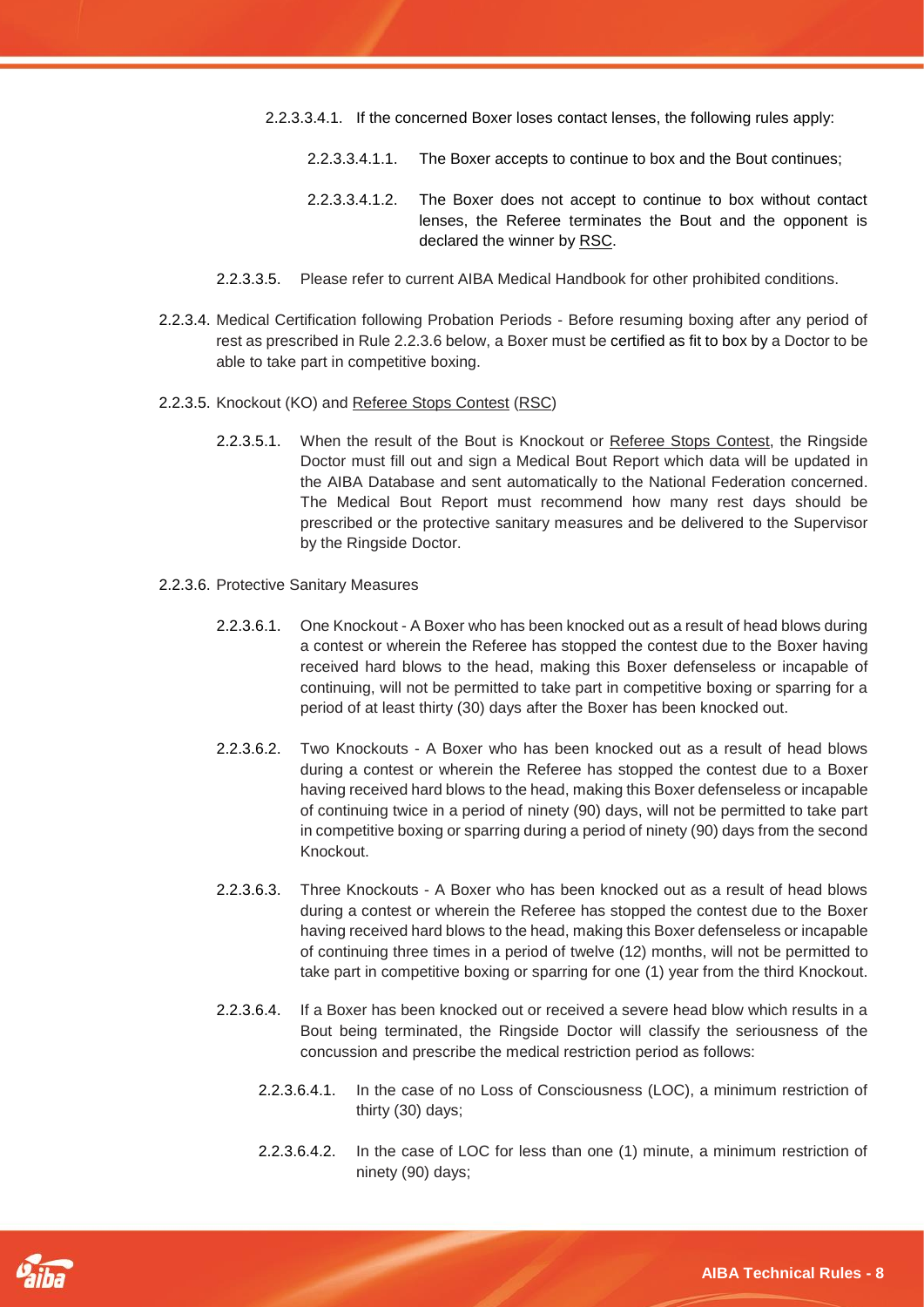- 2.2.3.6.4.3. In the case of LOC more than one (1) minute, a minimum restriction of one hundred and eighty (180) days;
- 2.2.3.6.4.4. Any Boxer who suffers a second LOC within three (3) months of resuming boxing after a first LOC will have the highest medical restriction doubled;
- 2.2.3.6.4.5. Any Boxer who suffers three (3) LOCs within twelve (12) months will be suspended for a minimum of eighteen (18) months from the date of the third LOC;
- 2.2.3.6.4.6. Any Boxer who has a medical restriction must not train or spar during the restricted period.
- 2.2.3.6.5. All protective measures must also apply if a Knockout and/or concussion occur during training or anywhere else. The Coach will be responsible to report to the National Federation.
- 2.2.3.6.6. If one Boxer is knocked out as a result of a head blow after "break" or "stop" and is counted up to "ten" (10), the win by disqualification will not permit this Boxer to continue boxing in the competition.
- 2.2.3.6.7. Boxers returning from protective sanitary measures must receive written clearance from their national medical commission and inform the AIBA Headquarters before returning to box.
	- 2.2.3.6.7.1. If the National Federation does not have any national medical commission, a neurologist or sports medicine specialist must provide the clearance.
- 2.2.3.6.8. In the case of body blows, the rest period or the protective sanitary measures will be at the discretion of the Ringside Doctor, following the Post-Bout Medical Examination.

# <span id="page-8-0"></span>**RULE 3. SCORING SYSTEM**

- 3.1. The AIBA Scoring System must be used in all Bouts. The Scoring System will be based on a "Ten Point Must-System".
- 3.2. In all AOB Bouts the five (5) Judges for each bout will be allocated a position around the ring in accordance with electronic draw by AIBA Scoring System.
	- 3.2.1. For APB and WSB Bouts three (3) Judges will be used for each bout and will be allocated a position around the ring through a manual draw performed by the Supervisor.
- 3.3. At the end of each round, each Judge must determine the winning Boxer of that round by awarding a score of ten (10) points and by awarding nine (9) or less points - down to six (6) - to the losing Boxer, depending on the judgment as to the degree to which the opponent lost the round. Every round must have a declared winner.
- 3.4. For AOB Bouts the scores of all five (5) Judges shall be counted in determining the winning Boxer**.** For APB and WSB Bouts the scores of the three (3) Judges will be counted in determining the winning Boxer.

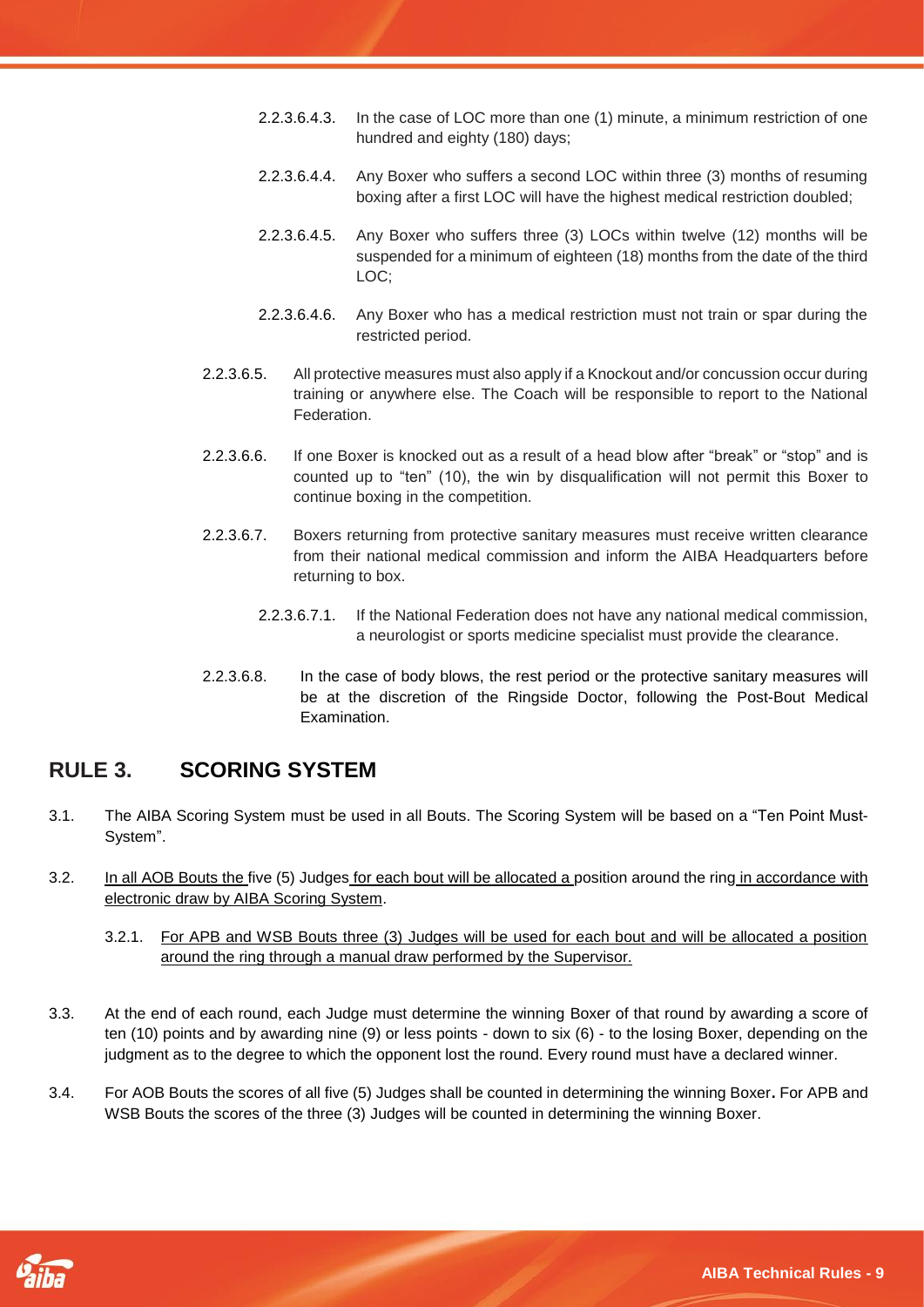- 3.5. The Judges will have to push the scoring pad within fifteen (15) seconds. These scores will be transmitted directly to a computer system managed by the Supervisor, and no alterations or additions will be made to these scores after the initial transmission. The announcement of the scores by the Announcer and on the live TV broadcast will be made immediately at the end of the bout, after the approval of the scores by the Supervisor.
	- 3.5.1. At the end of the Bout, the precise scores awarded and the Judge who awarded each score will be identified on a public display. This public display will also indicate the total score by each Judge for each Boxer for the entire Bout (including any deduction due to warnings).
- 3.6. In the case the total scores awarded by each Judge, including any deduction, are equal at the end of the Bout the decision will be determined in accordance with Rule 4.3 below.
- 3.7. The Judges' scores of the final round must not be disclosed or displayed until the winner of the Bout is announced.
- 3.8. The Supervisor will inform the Official Announcer of the official results.
- 3.9. All results recorded in the Scoring System must be printed at the conclusion of the Bout and must be included in the official report forwarded to the AIBA Headquarters by the Supervisor.
- 3.10. If the Scoring System becomes defective during a Bout, the Referee will in that case collect all 5 Judges' score cards with the names of the Judges to give to the Supervisor.
- 3.11. Each Judge will independently judge the merits of the two (2) Boxers using the Scoring System based on the following criteria:
	- 3.11.1. Number of quality blows on target area;
	- 3.11.2. Domination of the Bout by technical and tactical superiority;
	- 3.11.3. Competitiveness;
	- 3.11.4. Infringement of the rules.
- 3.12. The Judges must apply the following criteria to score round:
	- 3.12.1. 10 vs. 9 Close round;
	- 3.12.2. 10 vs. 8 Clear winner;
	- 3.12.3. 10 vs. 7 Total dominance;
	- 3.12.4. 10 vs. 6 Overmatched.

### <span id="page-9-0"></span>**RULE 4. DECISIONS**

- 4.1. Win on points WP
	- 4.1.1. At the end of a Bout, each Judge will determine a winner based on the Boxer's total scores of the Bout. The winner will be determined by either unanimous or split decision.
	- 4.1.2. The Judges will score the round for each Boxer up to the time of the termination of the Bout and the Boxer who is ahead on points will be declared the winner of the Bout on points in accordance to the Scoring System. The round in which the Bout is stopped will be scored, even if it is a partial round.

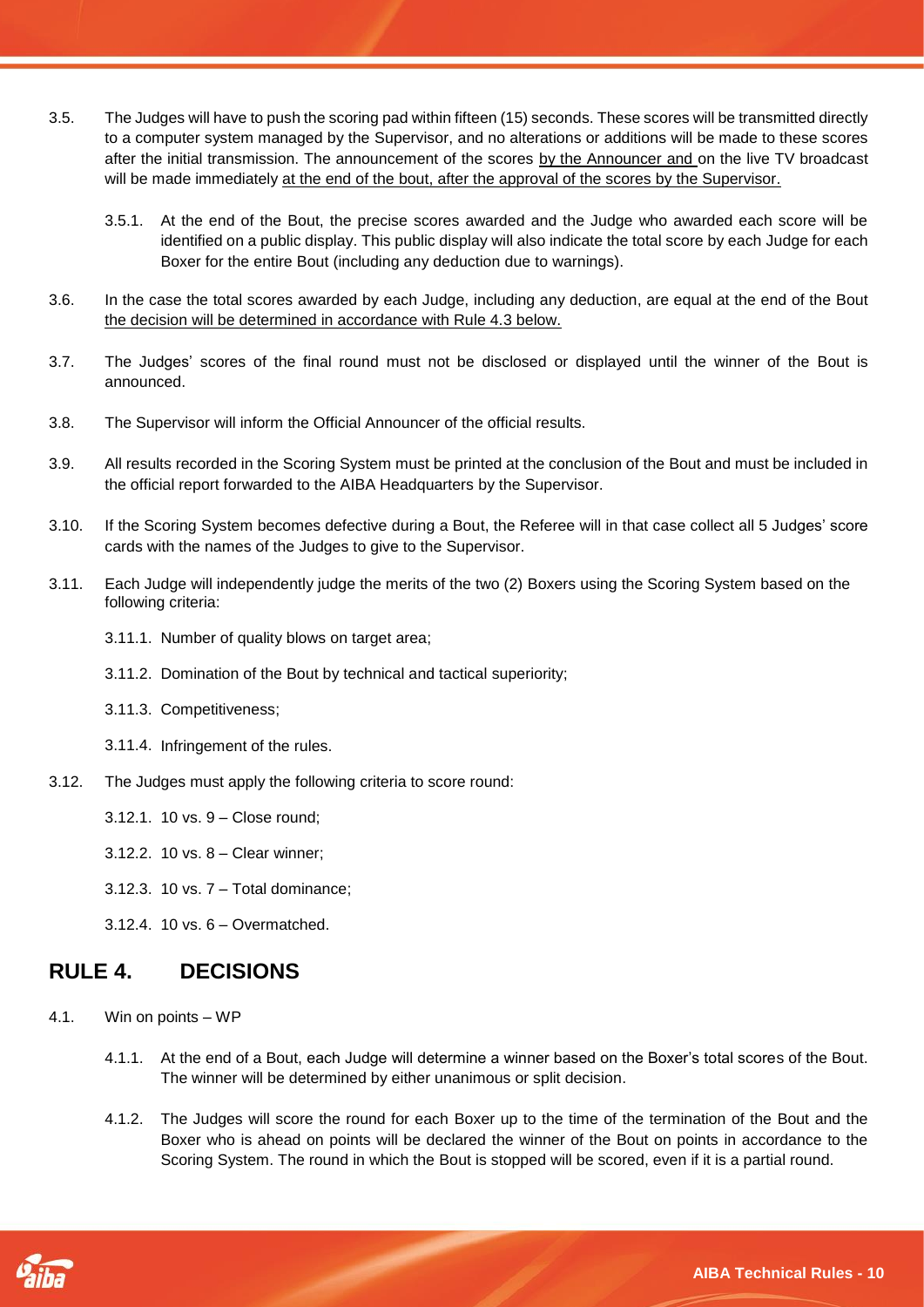- 4.1.2.1. **AOB** Rule 4.1.2. applies if an injury caused by an unintentional foul occurs during any round and as a result the contest is stopped by the Referee;
- 4.1.2.2. **APB** Rule 4.1.2. applies if an injury caused by an unintentional foul occurs after the start of the third round and as a result the contest is stopped by the Referee;
- 4.1.2.3. **WSB** Rule 4.1.2. applies if an injury caused by an unintentional foul occurs after the start of the second round and as a result the contest is stopped by the Referee.
- 4.1.3. The Judges will score the round for each Boxer up to the time of the termination of the Bout and the Boxer who is ahead on points will be declared the winner of the Bout on points in accordance to the Scoring System. The round in which the Bout is stopped will be scored, even if it is a partial round.
	- 4.1.3.1. **AOB** Rule 4.1.3. applies in the case both Boxers are injured at the same time and as a result the contest is stopped by the Referee;
	- 4.1.3.2. **APB** Rule 4.1.3. applies in the case both Boxers are injured at the same time, if it occurs after the start of the third round, and as a result the contest is stopped by the Referee;
	- 4.1.3.3. **WSB** Rule 4.1.3. applies in the case both Boxers are injured at the same time, if it occurs after the start of the second round, and as a result the contest is stopped by the Referee.
- 4.1.4. The Bout may be terminated by the Referee due to an event that is out of the Boxer's or Referee's control, such as the destruction of the ring, failure of the lighting supply, forces of nature and other similar unforeseen conditions. In such circumstances, the Judges will score the round for each Boxer up to the time of the termination of the Bout and the Boxer who is ahead on points will be declared the winner of the Bout on points in accordance to the Scoring System. The round in which the Bout is stopped will be scored, even if it is a partial round.
	- 4.1.4.1. **AOB** Rule 4.1.4 applies only if the event mentioned above occurs after the end of the first round.
	- 4.1.4.2. **APB & WSB** Rule 4.1.4 applies only if the event mentioned above occurs after the start of the third round.
- 4.2.The Scoring System will appoint the winner by a unanimous or split decision as follows:

- 4.2.1. Unanimous decision by points: For AOB Competitions the five (5) Judges appoint the same winner and in APB and WSB the three (3) Judges appoint the same winner, or
- 4.2.2. Split decision by points:
	- 4.2.2.1. **AOB**
		- 4.2.2.1.1. Three (3) Judges appoint one (1) Boxer as the winner and the other two (2) Judges either appoint the other Boxer as a winner or a draw; or
		- 4.2.2.1.2. Four (4) Judges appoint one (1) Boxer as the winner and the other Judge either appoints the other Boxer as a winner or a draw.

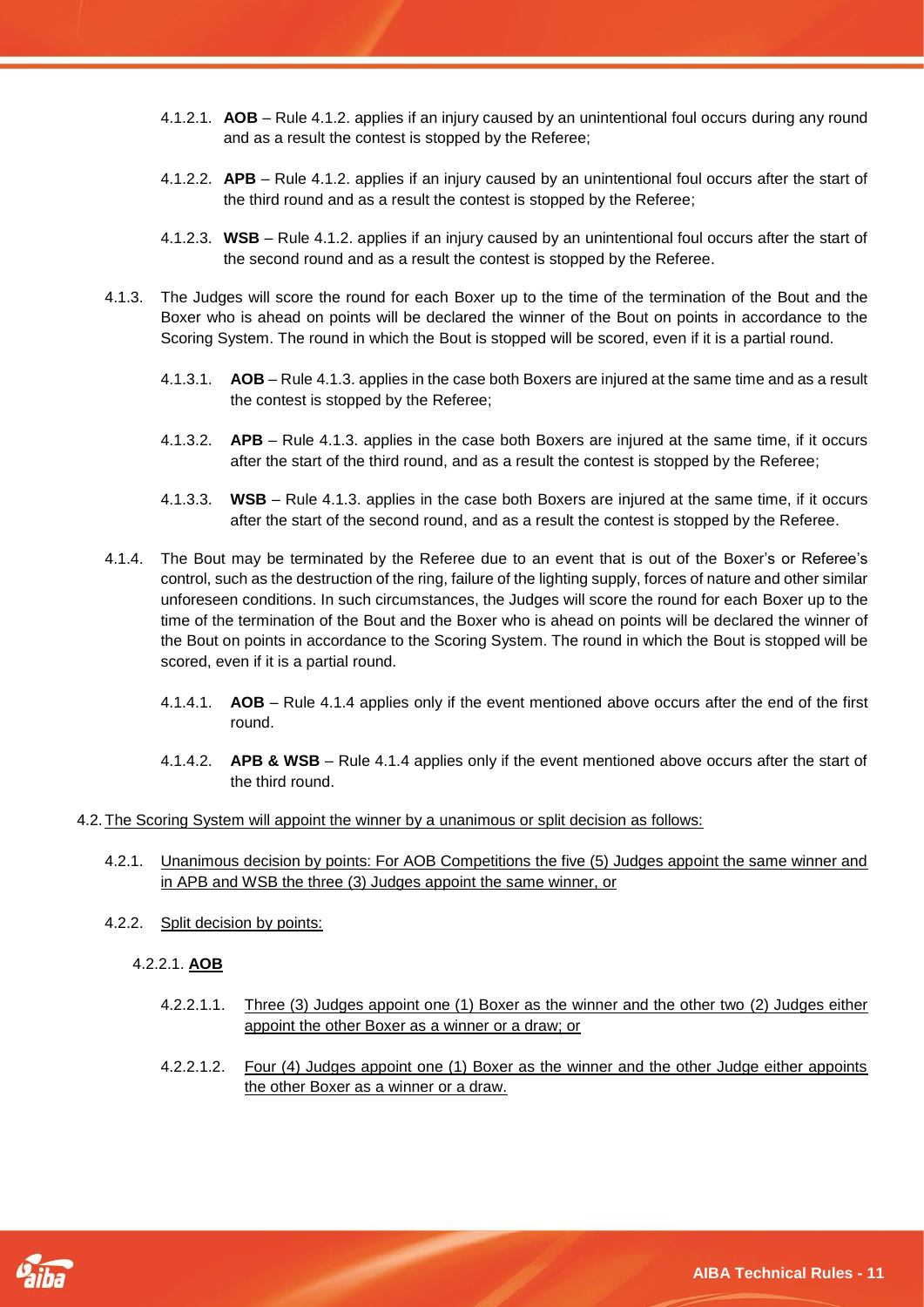#### 4.2.2.2. **APB & WSB**

- 4.2.2.2.1. Two (2) Judges appoint one (1) Boxer as the winner and the other Judge appoint the other Boxer as the winner;
- 4.2.2.2.2. Two (2) Judges appoint one (1) Boxer as the winner and the result of the other Judge is a draw.
- 4.3.Tiebreak In the event that the total scores awarded by each Judge, including any deduction, are equal at the end of the Bout the Judges will be requested to nominate which Boxer is the winner of the Bout in their opinion in the following cases:

#### 4.3.1.1. **AOB**

- 4.3.1.1.1. One (1) Judge has even scores, and the total scores of the other four (4) judges are evenly split; or
- 4.3.1.1.2. Two (2) Judges have even scores and the other three (3) judges do not score unanimously; or
- 4.3.1.1.3. Three (3) or more Judges have even scores.
- 4.3.1.2. For AOB Competitions Rule 4.3.1.1 shall not apply if at least three (3) Judges declare the same winner.

#### 4.3.1.3. **APB & WSB**

- 4.3.1.3.1. One (1) Judge has even scores and two (2) Judges declare different winners; or
- 4.3.1.3.2. Two (2) Judges have even scores and one (1) Judge declares a winner; or
- 4.3.1.3.3. All three (3) Judges have even scores.

#### 4.4. Technical Draw – TD

#### 4.4.1. **AOB**

4.4.1.1. There is no technical draw.

#### 4.4.2. **APB**

- 4.4.2.1. If an injury caused by an unintentional foul occurs before the start of the third round, and as a result the contest is stopped by the Referee, the decision will be a TD;
- 4.4.2.2. In the case both Boxers are injured at the same time before the start of the third round, and as a result the contest is stopped by the Referee, the decision will be a TD;
- 4.4.2.3. In the case of a Double KO occurs in a Title Bout, the decision will be a TD.

╱

#### 4.4.3. **WSB**

- 4.4.3.1. If an injury caused by an unintentional foul occurs before the start of the second round, and as a result the contest is stopped by the Referee, the decision will be a TD;
- 4.4.3.2. In the case both Boxers are injured at the same time before the start of the second round, and as a result the contest is stopped by the Referee, the decision will be a TD.

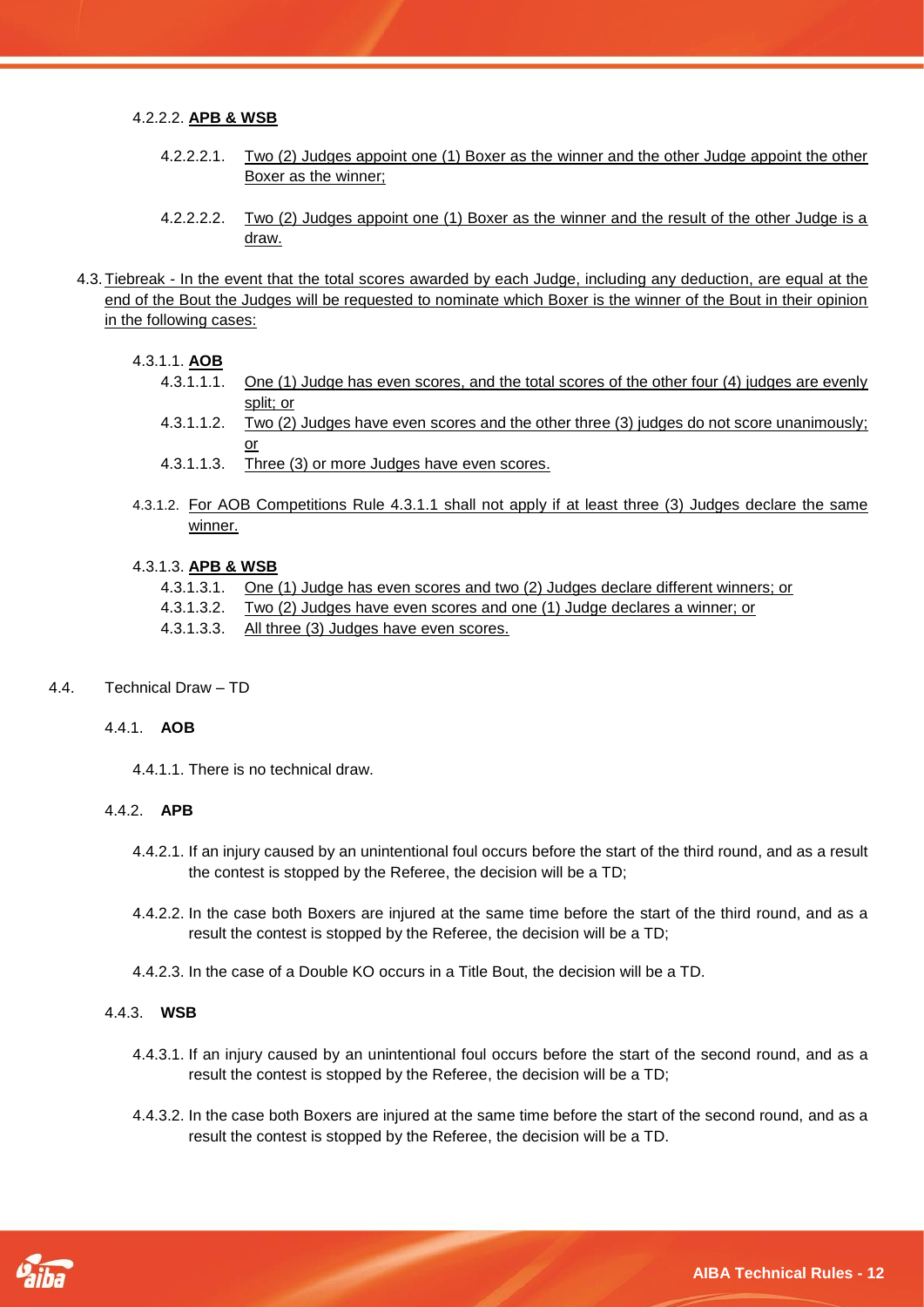- 4.5. Abandon ("ABD"). If a Boxer retires voluntarily due to injury or if the Coach throws the towel into the ring or appears on the apron, however not while the Referee is counting, the opponent will be declared the winner of the Bout by Abandon.
- 4.6. Win by Referee Stops Contest ("RSC")
	- 4.6.1. If a Boxer fails to resume boxing immediately after the rest period between rounds, the opponent will be declared the winner of the Bout by RSC.
	- 4.6.2. If a Boxer, in the Referee's opinion, is being outclassed or is receiving excessive punishment or hard blows, the Bout will be stopped and the opponent declared the winner of the Bout by RSC.
	- 4.6.3. If a Boxer is unfit to continue and fails to resume boxing after a Knockdown, the opponent will be declared the winner of the Bout by RSC.
	- 4.6.4. If a Boxer does not recover after ninety (90) seconds, in accordance with Rule 7 concerning the low blow, the opponent will be declared the winner of the Bout by RSC.
	- 4.6.5. In the case of a Boxer being punched out of the ring by a legal blow, the Boxer must be allowed thirty (30) seconds to come back into the ring, after the eight (8) count, without the help of anyone. In the case the Boxer is not able to come back within the above-mentioned timeframe, such Boxer will be deemed to have lost the Bout by RSC.
	- 4.6.6. When the Bout is stopped by the Referee at the discretion of the Supervisor following the advice of a Ringside Doctor, the opponent will be declared the winner of the Bout by RSC.
- 4.7. Win by Referee Stops Contest-Injury ("RSC-I")
	- 4.7.1. If a Boxer, in the opinion of the Referee, is unfit to continue because of a sustained or increased injury from correct punches, the Bout will be stopped and the opponent will be declared the winner of the Bout by RSC-I.
	- 4.7.2. If a Boxer, in the opinion of the Referee, becomes incapable of continuing to compete because of an injury sustained not from punches, the Bout will be stopped and the opponent will be declared the winner of the Bout by RSC-I.
- 4.8. Win by Disqualification DSQ
	- 4.8.1. If a Boxer is disqualified for a foul or for any other reason, the opponent will be declared the winner of the Bout by DSQ. If the Boxer who won by DSQ is declared unfit to compete in the next round of the same competition due to that foul or that other reason, then Rule 4.10.2. will apply.
	- 4.8.2. If the Referee, at his/her discretion, determines that an intentional foul caused an injury to a Boxer and that the fouled and injured Boxer cannot continue because of the injury sustained from this intentional foul, the offending Boxer will be disqualified and the injured Boxer will be declared the winner of the Bout by DSQ.
	- 4.8.3. The third warning in the whole Bout will automatically disqualify the Boxer and the opponent will be declared the winner of the Bout by DSQ.
	- 4.8.4. A disqualified Boxer will not be entitled or awarded points relating to the Bout. If the Boxer has been disqualified due to misconduct or unsportsmanlike behavior, it has to be brought to the attention of the AIBA Disciplinary Commission by the Supervisor within twenty-four (24) hours of the end of the respective Bout.

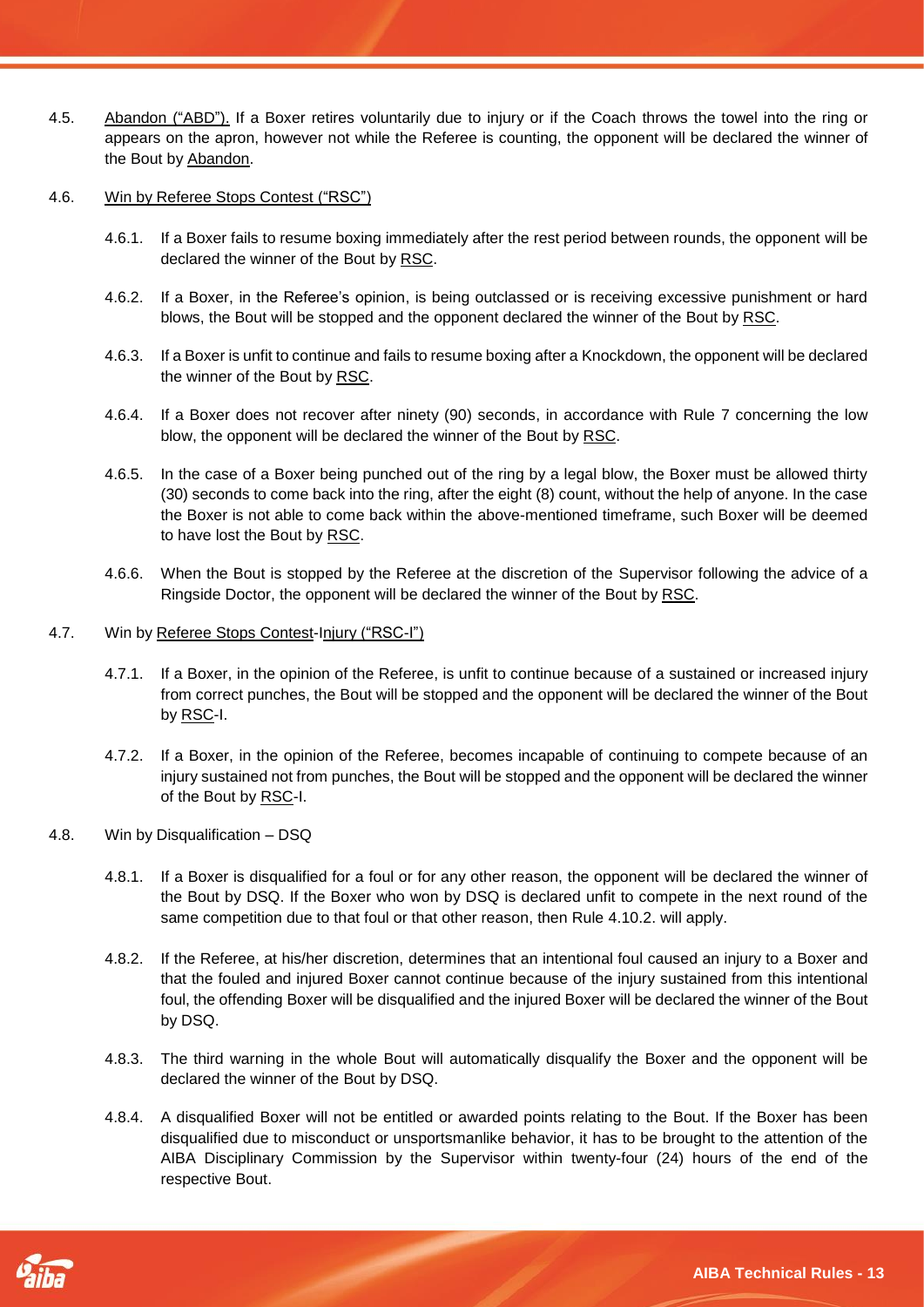- 4.8.5. In the case a Double Disqualification (BDSQ) occurs, including in case of Walkovers, both Boxers will lose the Bout by BDSQ.
- 4.8.6. If a Boxer is disqualified for Unsportsmanlike Behavior (such as hurting a Referee, Judge, Supervisors, Team Official, or other), the opponent will be declared the winner of the Bout by Disqualification for Unsportsmanlike Behavior (DQB). The Boxer will be subject to sanctions determined by the AIBA Disciplinary Commission in accordance with the AIBA Disciplinary Code.
- 4.9. Win by Knockout KO
	- 4.9.1. If a Boxer is knocked down and fails to resume boxing before that Boxer is counted up to ten (10), the opponent will be declared the winner of the Bout by KO.
	- 4.9.2. In the case of an emergency and the Referee summons the Ringside Doctor in the ring before the Boxer is counted up to ten (10), the opponent will be declared the winner of the Bout by KO.
	- 4.9.3. In the case a Double KO (DKO) occurs, both Boxers will lose the Bout by DKO.
		- 4.9.3.1. In the case of the AOB Finals, if a DKO occurs, then Rule 4.1.3 applies.
		- 4.9.3.2. In the case of the WSB Second Leg Play-Off Matches, if a DKO occurs, then Rule 4.1.3 applies.

#### 4.9.4. **APB**

- 4.9.4.1. In the case of a Double KO, the higher ranked Boxer will move up to the winner position. The lower ranked Boxer will move down to the loser position.
- 4.9.4.2. During the Bout, all the above-mentioned rules apply if the Boxer is knocked out inside or outside the ring.
- 4.10. Win by Walkover WO
	- 4.10.1. If a Boxer is present in the ring fully attired and ready to box and the opposing Boxer fails to appear in the ring after being announced and a maximum period of one minute has elapsed after the bell has been sounded, the Referee will declare the present Boxer to be the winner by WO.
	- 4.10.2. If a Boxer fails the Medical Examination or Daily Weigh-In in AOB or Weigh-In in APB and WSB, his/her opponent will win by Walkover.
	- 4.10.3. In the case the Supervisor knows in advance that a Boxer will not be present, he/she must cancel the procedure mentioned in Rule 4.10.1. and the result must be officially announced.
	- 4.10.4. **AOB** No medal will be awarded to a Boxer who has not boxed at least once within the entire competition period.
- 4.11. No Contest NC

#### 4.11.1. **For both APB & WSB**

4.11.1.1. The Bout may be terminated by the Referee due to an event that is out of the Boxer's or Referee's control, such as the destruction of the ring, failure of the lighting supply, forces of nature and other

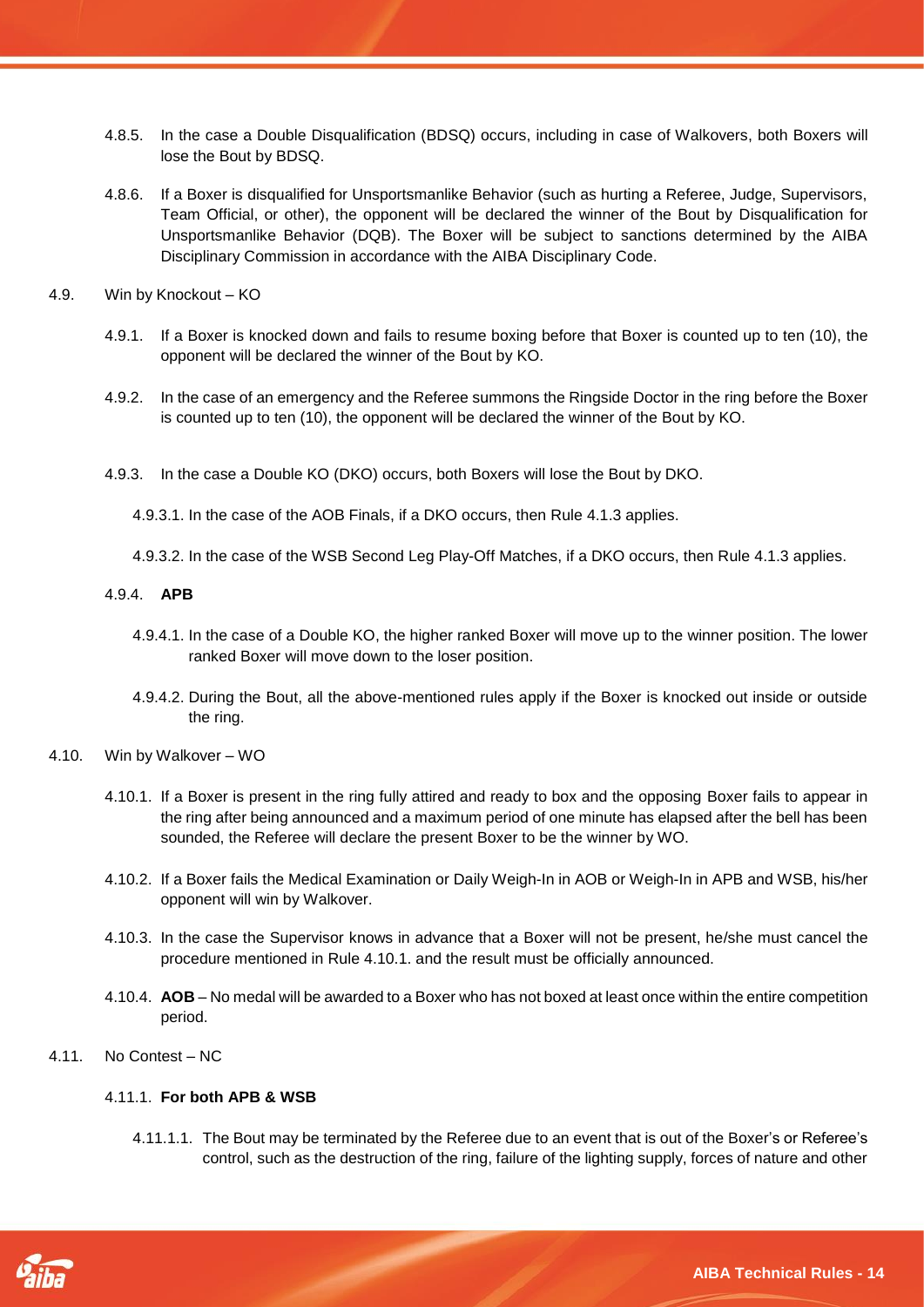similar unforeseen conditions. In such circumstances, if it occurs before the start of the third round, the Bout will be terminated and the decision will be declared as NC;

4.11.1.2. If both Boxers exceed or are under the official weight limit at the official Weigh-In by more than 500 grams, then the Bout will be declared as NC. Both Boxers will be subject to sanctions determined by the AIBA Disciplinary Commission in accordance with the AIBA Disciplinary Code for violating the APB Competition Rules or WSB Competition Rules.

#### 4.11.2. **Only for APB**

4.11.2.1. For the Title Bout only, if both Boxers exceed or are under the official weight limit at the official Weigh-In by more than 1000 grams, then the Bout will be declared as NC and the Title will be vacant. Both Boxers will be subject to sanctions determined by the AIBA Disciplinary Commission in accordance with the AIBA Disciplinary Code for violating the APB Competition Rules.

#### 4.12. Extraordinary Rescheduling

4.12.1. **AOB** - The Bout may be terminated by the Referee due to an event that is out of the Boxer's or the Referee's control, such as the destruction of the ring, failure of the lighting supply, forces of nature and other similar unforeseen conditions. In such circumstances, if it occurs before the end of the first round, the Bout will be terminated and will then have to be rescheduled by the Supervisor, preferably within the same day.

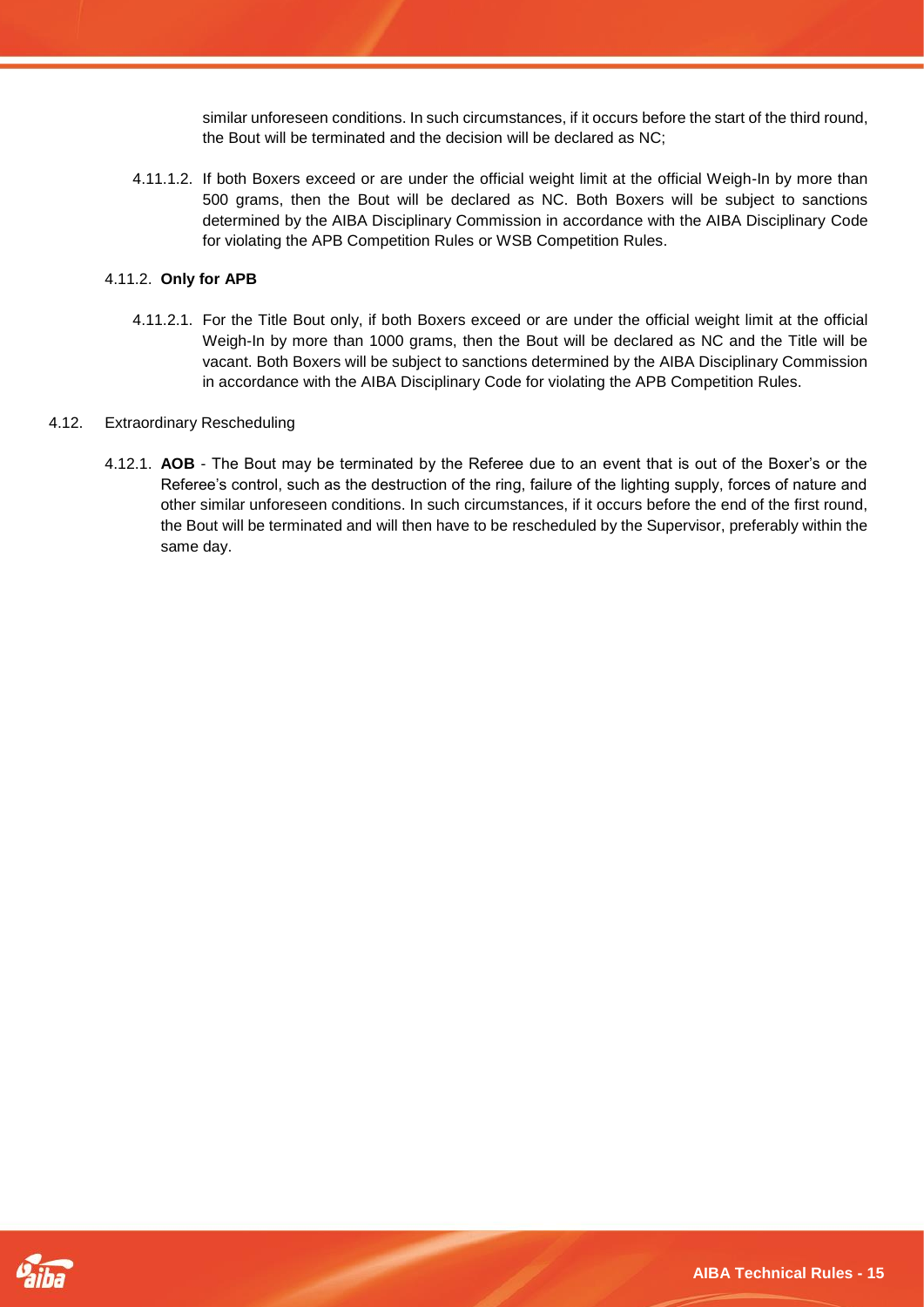# <span id="page-15-0"></span>**RULE 5. PROTEST**

- 5.1. No protest in AOB, APB and WSB Competitions is permitted and the decisions of the Referee in a Bout are final.
- 5.2. **AOB -** If the Supervisor believes that the decision of the Referee has been taken in contravention of these Technical Rules and/or of the AOB Competition Rules, the Supervisor must fill in the Bout Review Request Form (as per Appendix D) and call for a meeting with the Deputy Supervisors and the RJ Evaluators. The Supervisor must, through the Bout Review Request Form, inform both concerned Team Delegations immediately of the decision.

# <span id="page-15-1"></span>**RULE 6. FOULS**

- 6.1. Types of Fouls
	- 6.1.1. Hitting below the belt, holding, tripping, kicking, and butting with foot or knee;
	- 6.1.2. Hits or blows with head, shoulder, forearm, elbow, throttling of the opponent, and pressing with arm or elbow in opponent's face, pressing the head of the opponent back over the ropes;
	- 6.1.3. Hitting with open glove, the inside of the glove, wrist or side of the hand;
	- 6.1.4. Hits landing on the back of the opponent, and especially any blow on the back of the neck or head and kidney punch;
	- 6.1.5. Pivot blows;
	- 6.1.6. Attack whilst holding the ropes or making any unfair use of the ropes;
	- 6.1.7. Lying on, wrestling and throwing in the clinch;
	- 6.1.8. An attack on an opponent who is down or who is in the act of rising;
	- 6.1.9. Holding and hitting or pulling and hitting;
	- 6.1.10. Holding or locking, on the opponent's arm or head, or pushing an arm underneath the arm of the opponent;
	- 6.1.11. Ducking below the belt of the opponent;
	- 6.1.12. Completely passive defense by means of double cover and intentionally falling, running, or turning the back to avoid a blow;
	- 6.1.13. Speaking;
	- 6.1.14. Not stepping back when ordered to break;
	- 6.1.15. Attempting to strike opponent immediately after the Referee has ordered "break" and before taking a step back;
	- 6.1.16. Assaulting or behaving in an aggressive manner towards a Referee at any time;
	- 6.1.17. Spitting out the gumshield (teeth protector) intentionally without receiving a correct punch will cause the Boxer to receive a mandatory warning;

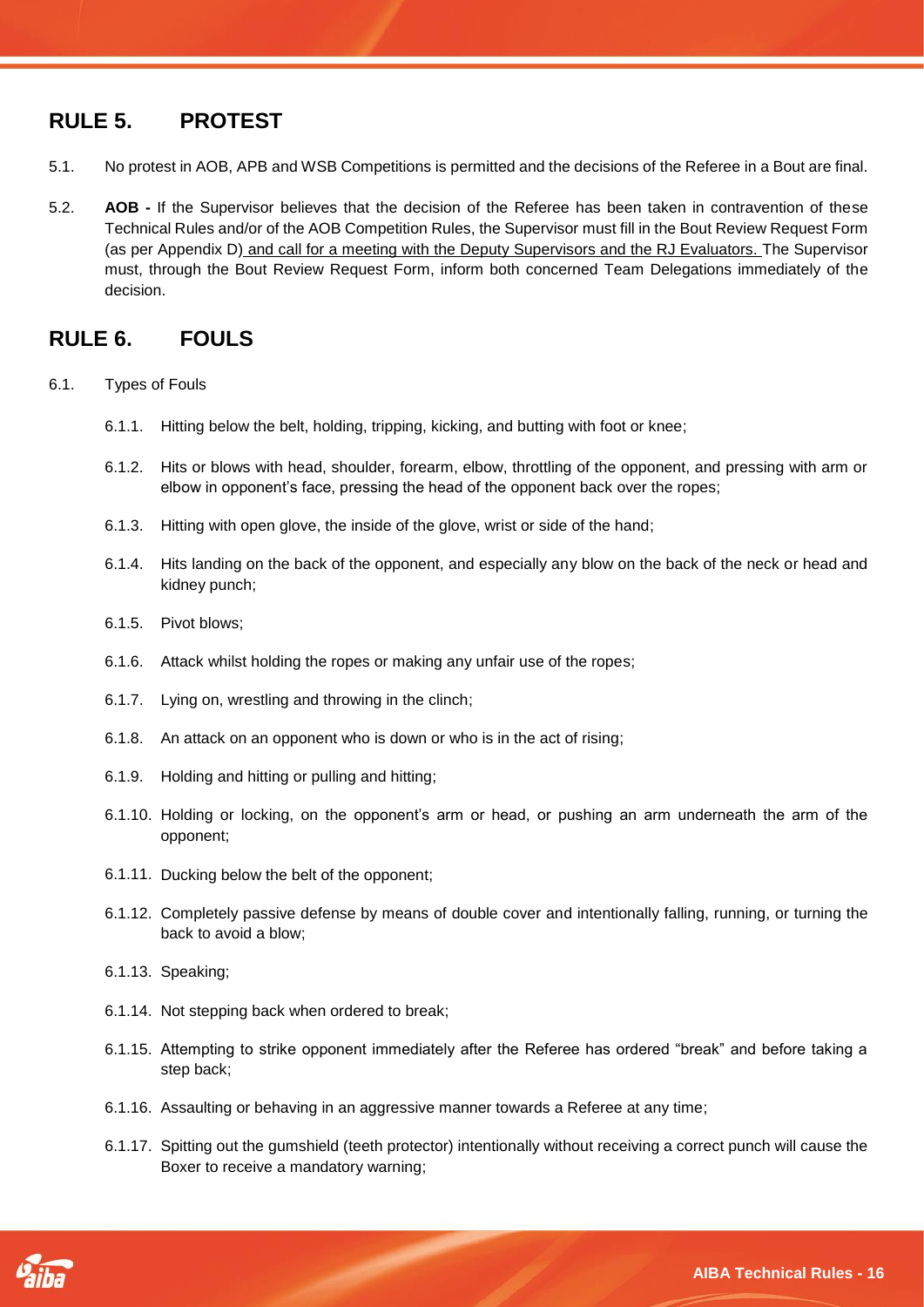- 6.1.18. If the gumshield falls out after the Boxer has received a correct punch, and if this happens for the third time, the Boxer will receive a mandatory warning;
- 6.1.19. Keeping the advanced hand straight in order to obstruct the opponent's vision;
- 6.1.20. Biting an opponent;
- 6.1.21. Faking / simulating.

# <span id="page-16-0"></span>**RULE 7. LOW BLOW**

- 7.1. After a low blow, if the offended Boxer does not complain and the low blow was not hard and intentional, the Referee must signal the foul without interrupting the Bout.
- 7.2. After a low blow, if the offended Boxer complains about the severity of the low blow, the Referee will have two (2) options:
	- 7.2.1. The offending Boxer will be immediately disqualified if it is an intentional and hard blow.
	- 7.2.2. Start an eight (8) count.
- 7.3. After the eight (8) count, the Referee will have (2) options:
	- 7.3.1. The Boxer is fit to continue: the Referee may give a warning to the offender, if the Referee considers it as necessary, and the Bout will continue.
	- 7.3.2. The Boxer is unfit to continue: the Referee will give a certain amount of time to the Boxer to try to recover with a maximum of up to one (1) minute and a half.
- 7.4. After above mentioned timeframe, the Referee will have two (2) options:
	- 7.4.1. The Boxer is fit to continue: the Referee may give a warning to the offender and the Bout will continue.
	- 7.4.2. The Boxer is unfit to continue: the opponent will be declared the winner of the Bout by RSC.

# <span id="page-16-1"></span>**RULE 8. CAUTION, WARNING, DISQUALIFICATION**

- 8.1. A Boxer who does not obey the instructions of the Referee, acts against the rules of boxing, boxes in any unsportsmanlike manner, or commits fouls, will, at the discretion of the Referee, be cautioned, warned or disqualified. If a Referee intends to warn a Boxer, the Referee must say "stop" and demonstrate the infringement. The Referee must then indicate to the Boxer and then to the Supervisor.
- 8.2. If a Boxer receives a Referee's warning, the Supervisor will record the warning in the Scoring System and each warning will reduce the total score of the offending Boxer by one (1) point per Judge. The third warning in a Bout will automatically disqualify the Boxer.
- 8.3. If a Boxer receives head butting or illegal blows which do not cause an injury or cut, the Referee will give a Warning to the offending Boxer, deducting one (1) point per Judge or may disqualify the offending Boxer if actions deemed sufficiently serious to warrant a disqualification.

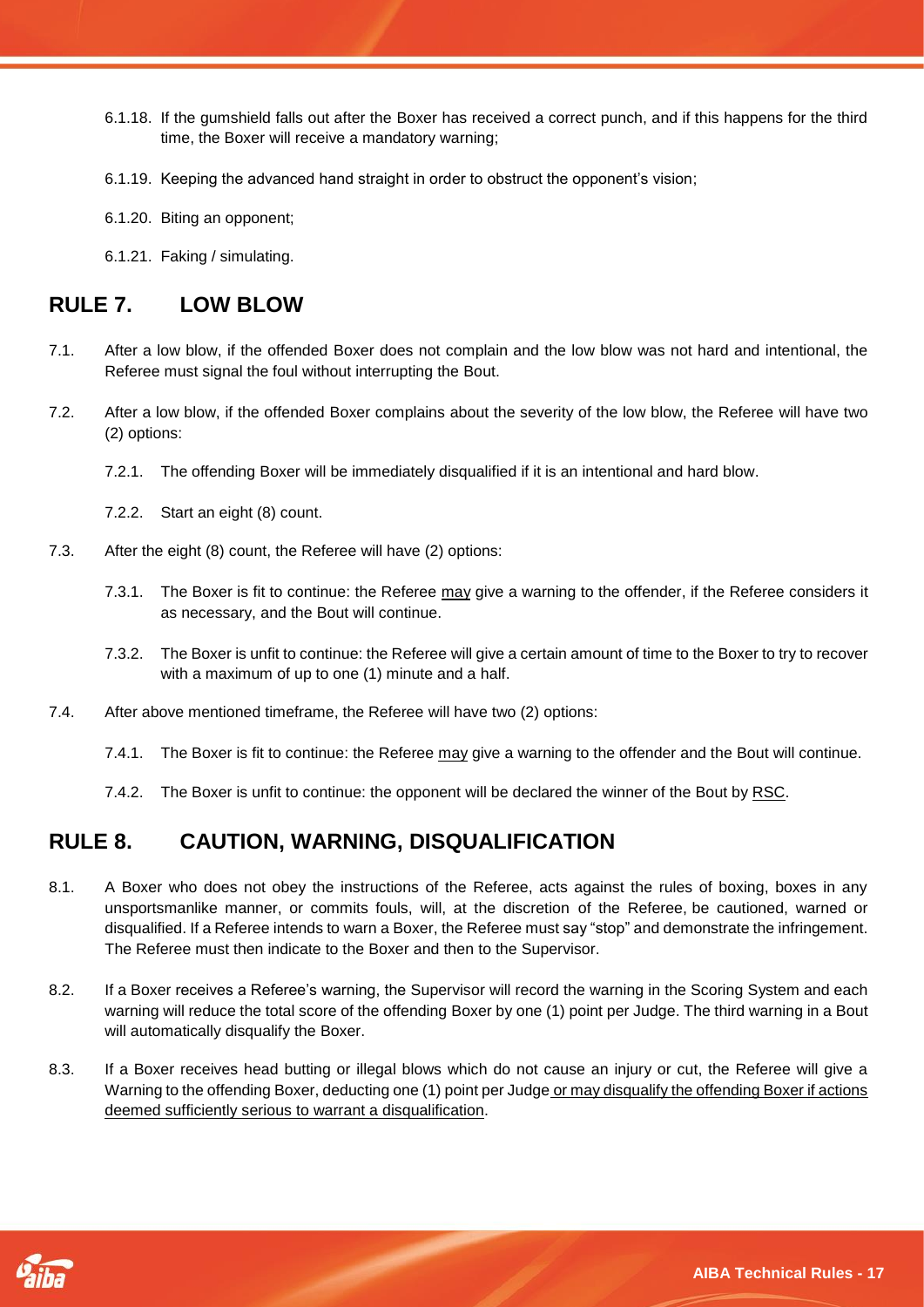- 8.4. If a Boxer receives head butting or illegal blows which cause an injury or cut the Referee must disqualify the offending boxer.
- 8.5. If the Referee has any reason to believe that a foul has been committed which the Referee has not seen, the Referee may consult the Judges.
- 8.6. In the case any irregularity is found in the bandages after the Bout that in the Referee's opinion gave an advantage to the Boxer, this Boxer must be immediately disqualified.
- 8.7. The Supervisor has the right to caution, to remove and to disqualify a Second who has infringed these rules.

## <span id="page-17-0"></span>**RULE 9. KNOCKDOWN**

- 9.1. A Boxer will be considered to be knocked down due to a legal blow if:
	- 9.1.1. The Boxer touches the floor with any part of the body other than the Boxer's feet as the result of a blow or series of blows.
	- 9.1.2. The Boxer hangs helplessly on the ropes as the result of a blow or series of blows.
	- 9.1.3. The Boxer is outside or partly outside the ropes as the result of a blow or series of blows.
	- 9.1.4. Following a hard punch, the Boxer has not fallen and is not lying on the ropes, but is in a semi-conscious state and cannot, in the opinion of the Referee, continue the Bout.
- 9.2. Counts following a Knockdown

In the case of a Knockdown, the Referee must say "stop" and then begin to count from one (1) to eight (8) if the Boxer is fit to continue; and count from one (1) to ten (10) if the Boxer is unfit to continue. The Referee will count with intervals of a second between the numbers, and will indicate each second with the hand so that the Boxer who has been knocked down may be aware of the count.

Before the number "one" is counted, an interval of one second must have elapsed from the time when the Boxer is knocked down, and the time of announcing "one".

9.3. Responsibilities of the Opponent

If a Boxer is knocked down, the Boxer's opponent must at once go to the neutral corner as designated by the Referee and remain there until the Referee allows the Boxer to leave. If the opponent does not respect this, the Referee must suspend the count until the opponent complies with the command.

9.4. Mandatory Eight Count

When a Boxer is knocked down as the result of a blow, the Bout must not continue until the Referee has reached a mandatory count of eight (8), even if the Boxer is ready to continue before then or the round has come to a close.

9.5. Both Boxers Knocked Down

If both Boxers are knocked down at the same time, the count will be continued as long as one of them is still knocked down.

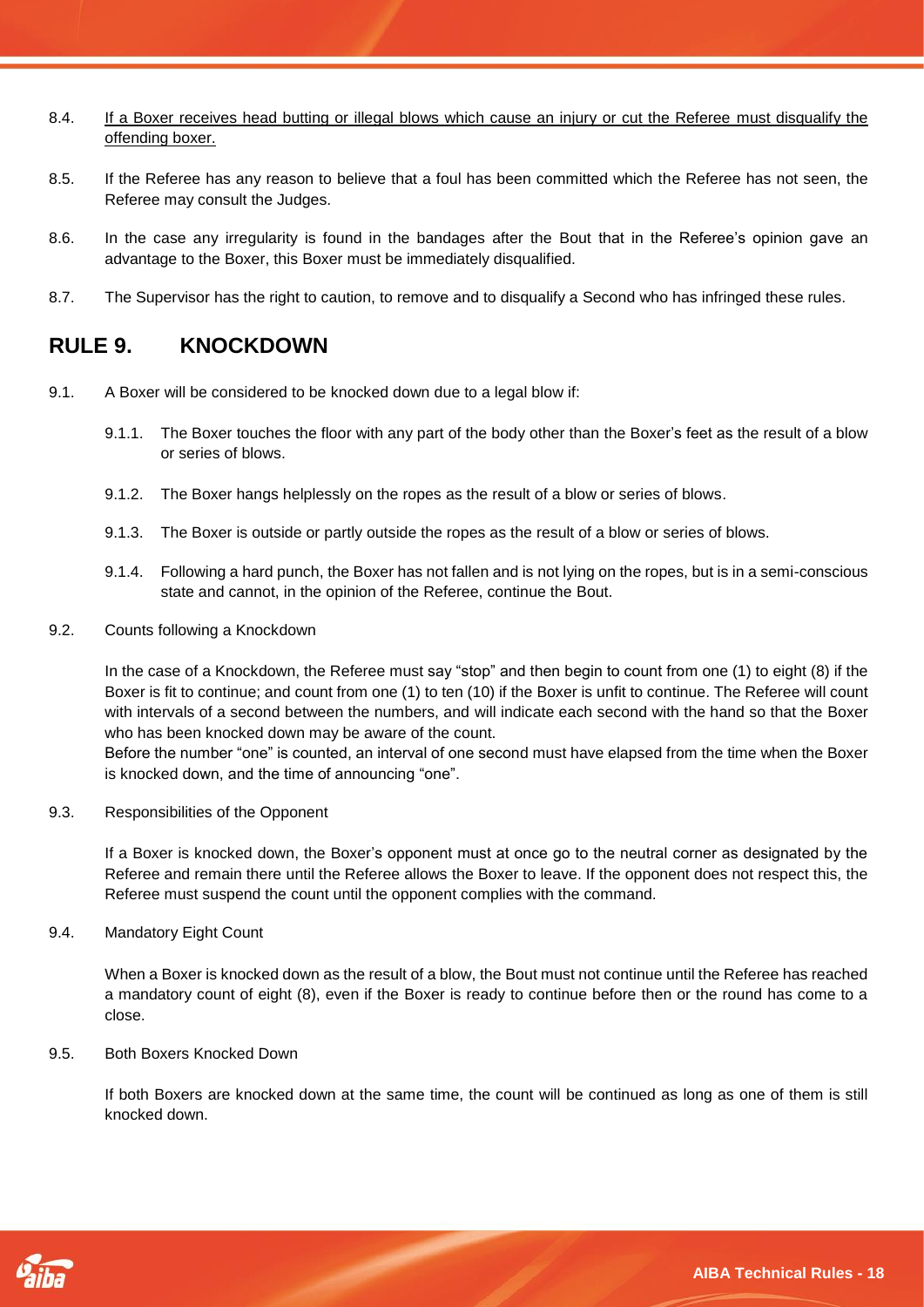- 9.6. Compulsory Count Limits
	- 9.6.1. A maximum of three (3) eight counts will be given in one (1) round;
	- 9.6.2. No limit of the amount of eight (8) counts will apply in one Bout;
	- 9.6.3. In AOB Women, Youth and Junior Competitions, a maximum of four (4) eight counts will apply in one Bout.
- 9.7. Boxer Knocked Out of the Ring
	- 9.7.1. In the case of a Boxer being punched out of the ring by a legal blow, the Boxer must be allowed thirty (30) seconds to come back into the ring, after the eight (8) count, without the help of anyone. In the case the Boxer is not able to come back within the above mentioned timeframe, such Boxer will be deemed to have lost the Bout by RSC.
- 9.8. Knockout
	- 9.8.1. After the Referee has said "ten", the Bout ends and must be decided as KO. The Referee may stop the count if in his/her opinion the Boxer is in immediate need of medical attention.
- 9.9. Boxer Knocked Down at the End of a Round
	- 9.9.1. In the case of a Boxer being knocked down at the end of any round, the Referee must continue to count until the Boxer is no longer knocked down irrespective of the end of the round.
	- 9.9.2. Should the Referee count up to ten (10), such Boxer will be deemed to have lost the Bout by KO. The gong will not save the Boxer.
- 9.10. Second Knockdown without a Further Punch
	- 9.10.1. If a Boxer is knocked down as the result of a punch and the Bout is continued after the count of eight (8) has been reached, but the Boxer falls again without having received a further punch, the Referee may continue the count from the count of eight (8) up to the count of ten (10).

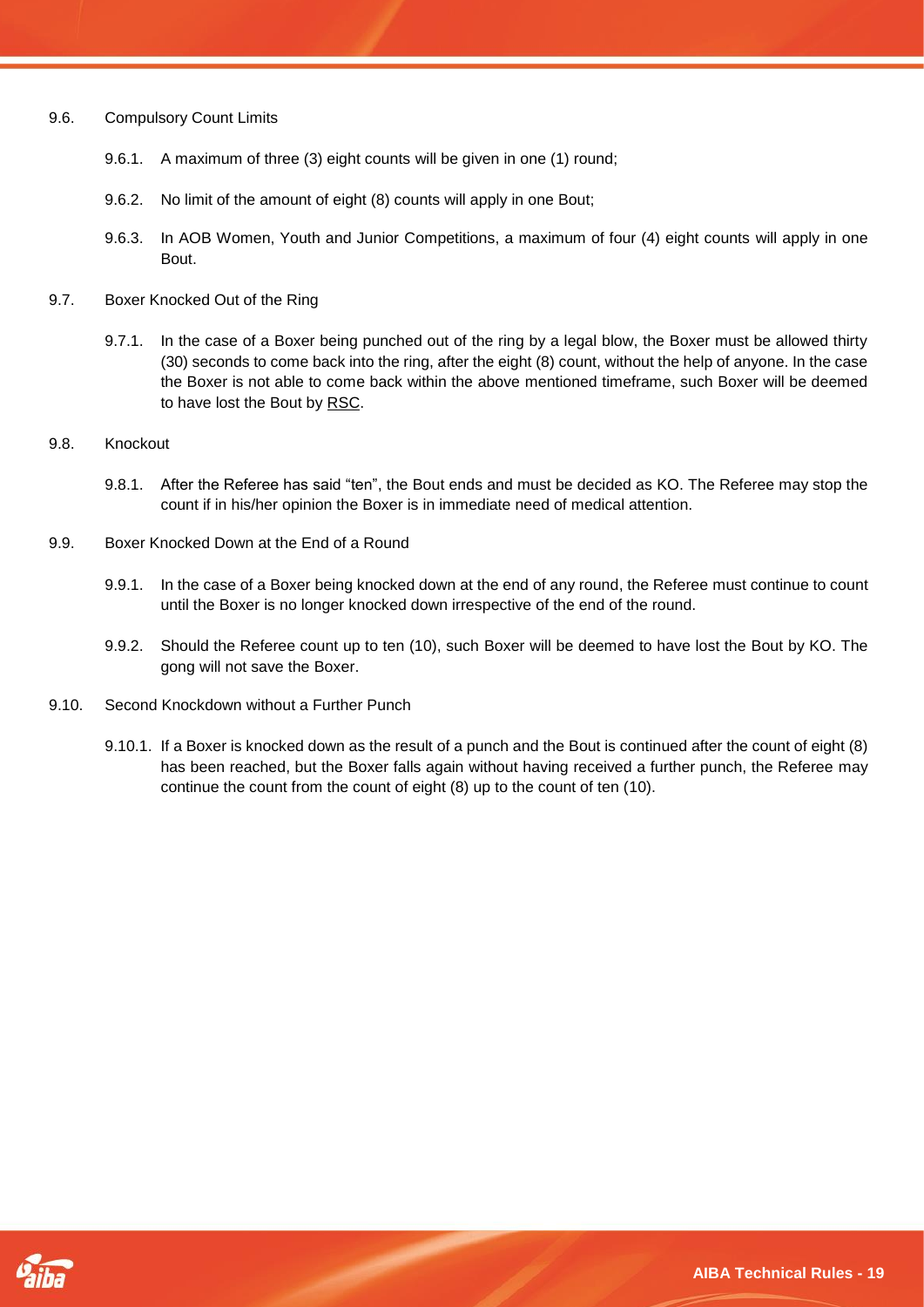# **RULES FOR COMPETITION OFFICIALS**

# <span id="page-19-0"></span>**RULE 10. REFEREES**

- 10.1. In all AIBA Competitions, each Bout must be controlled by a Referee, who will officiate in the ring but will not score the Bout. For AOB Competitions the referee appointment shall be confirmed by the Draw Commissioner and, if necessary, the Supervisor. For APB and WSB Competitions the Referee appointment shall be confirmed by the Supervisor.
- 10.2. The Duties of the Referee are as follows:
	- 10.2.1. To care for both Boxers and to make of the health of both Boxers a primary concern throughout the Bout.
	- 10.2.2. To see that all rules and fair play are strictly observed.
	- 10.2.3. To maintain control of the contest at all its stages.
	- 10.2.4. To prevent a weak Boxer from receiving undue and unnecessary punishment.
	- 10.2.5. To use four (4) words of command:
		- 10.2.5.1. "Stop" when ordering the Boxers to stop boxing;
		- 10.2.5.2. "Box" when ordering the Boxers to continue boxing;
		- 10.2.5.3. "Break" when breaking a clinch;
		- 10.2.5.4. "Time" when ordering the Timekeeper & Gong Operator to stop the time.
	- 10.2.6. To indicate to a Boxer by suitable explanatory signs, verbal commands or gestures any infringement of these rules.
	- 10.2.7. The Referee may use a touch by hand to stop and to break the Bout, or to separate the Boxers.
	- 10.2.8. The Referee must not indicate the winner by raising a Boxer's hand or otherwise, until the announcement has been made. When the winner of a Bout is announced, the Referee must be positioned in the middle of the ring holding one hand of each Boxer and raise the hand of the winning Boxer while facing the main TV camera.
	- 10.2.9. When a Referee stops a Bout for any reason, this Referee must first inform the Supervisor of the decision and why the Bout was stopped. The Supervisor should advise the Referee in case this decision is clearly against the AIBA Rules.
	- 10.2.10. The Referee may consult the Ringside Doctor in respect of any injury to a Boxer.
	- 10.2.11. When the Referee calls the Ringside Doctor to the ring to examine a Boxer, only the Referee and the Ringside Doctor must be present in the ring or on the apron; however, the Ringside Doctor may request someone to help him/her.
	- 10.2.12. If an injury occurs, and if the Referee does not clearly understand the cause of the injury, the Referee must follow the steps set out below:
		- 10.2.12.1. Ask the non-injured Boxer to go to the neutral corner;

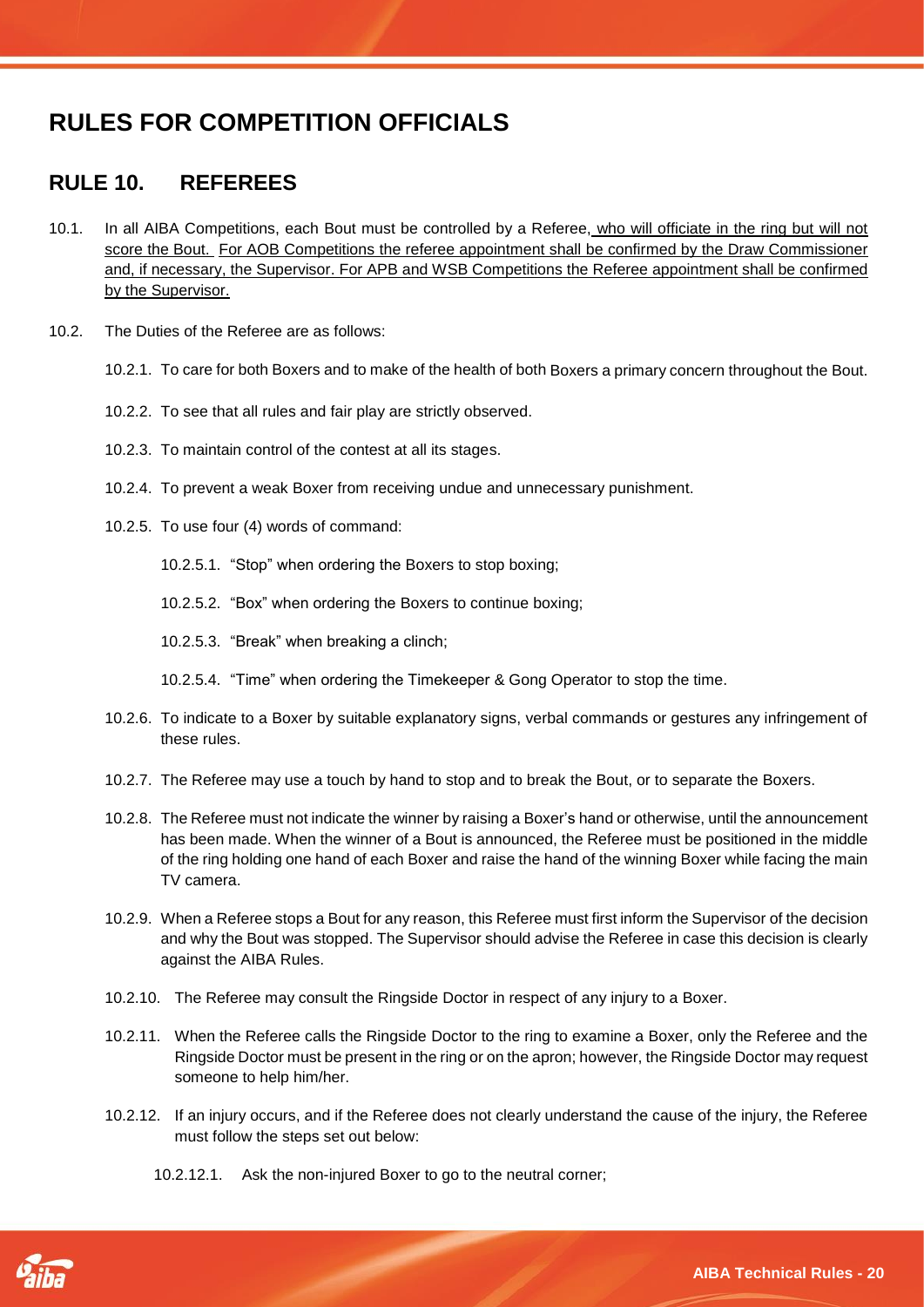- 10.2.12.2. Ask the Ringside Doctor if the injured Boxer is fit to continue. If the Ringside Doctor informs the Referee that the Boxer is fit to continue, then the Referee may decide to continue the Bout;
- 10.2.12.3. If the Ringside Doctor informs the Referee that the Boxer is not fit to continue, then the Referee may decide to stop the Bout if the Referee did not see the foul. In this case, the Referee must request the opinion of each of the five (5) Judges to see whether all or a majority have seen a foul or a correct blow and the Referee will then make one of the following decisions:
	- 10.2.12.3.1.Where all or a majority of the Judges have seen a correct blow Rule 4.7.1. applies;
	- 10.2.12.3.2.Where all or a majority of the Judges have seen an intentional foul Rule 4.8.2. applies;
	- 10.2.12.3.3.**AOB**
		- 10.2.12.3.3.1. Where all or a majority of the Judges have seen an unintentional foul Rule 4.1.2.1. applies;
	- 10.2.12.3.4.**APB**
		- 10.2.12.3.4.1. Where all or a majority of the Judges have seen an unintentional foul before the start of the third round – Rule 4.4.2.1. applies;
		- 10.2.12.3.4.2. Where all or a majority of the Judges have seen an unintentional foul after the start of the third round – Rule 4.1.2.2. applies;

#### 10.2.12.3.5.**WSB**

- 10.2.12.3.5.1. Where all or a majority of the Judges have seen an unintentional foul before the start of the second round – Rule 4.4.3.1. applies;
- 10.2.12.3.5.2. Where all or a majority of the Judges have seen an unintentional foul after the start of the second round – Rule 4.1.2.3. applies.
- 10.3. The Responsibilities of the Referee are as follows:
	- 10.3.1. To terminate a contest at any stage if this Referee considers it to be one-sided.
	- 10.3.2. To terminate a contest at any stage if one of the Boxers has received an injury on account of which the Referee decides the Boxer should not continue.
	- 10.3.3. To terminate a contest at any stage if this Referee considers the Boxers inactive and not competitive. In such a case, the Referee may disqualify one or both Boxers.
	- 10.3.4. To caution a Boxer or administer a warning to a Boxer against fouls or for any other reason in the interest of fair play, or to ensure compliance with these rules.
	- 10.3.5. To disqualify a Boxer who fails to comply immediately with the Referee's command, or behaves towards the Referee in an offensive or aggressive manner at any time
	- 10.3.6. With or without previous warning, to disqualify a Boxer for committing a serious foul;

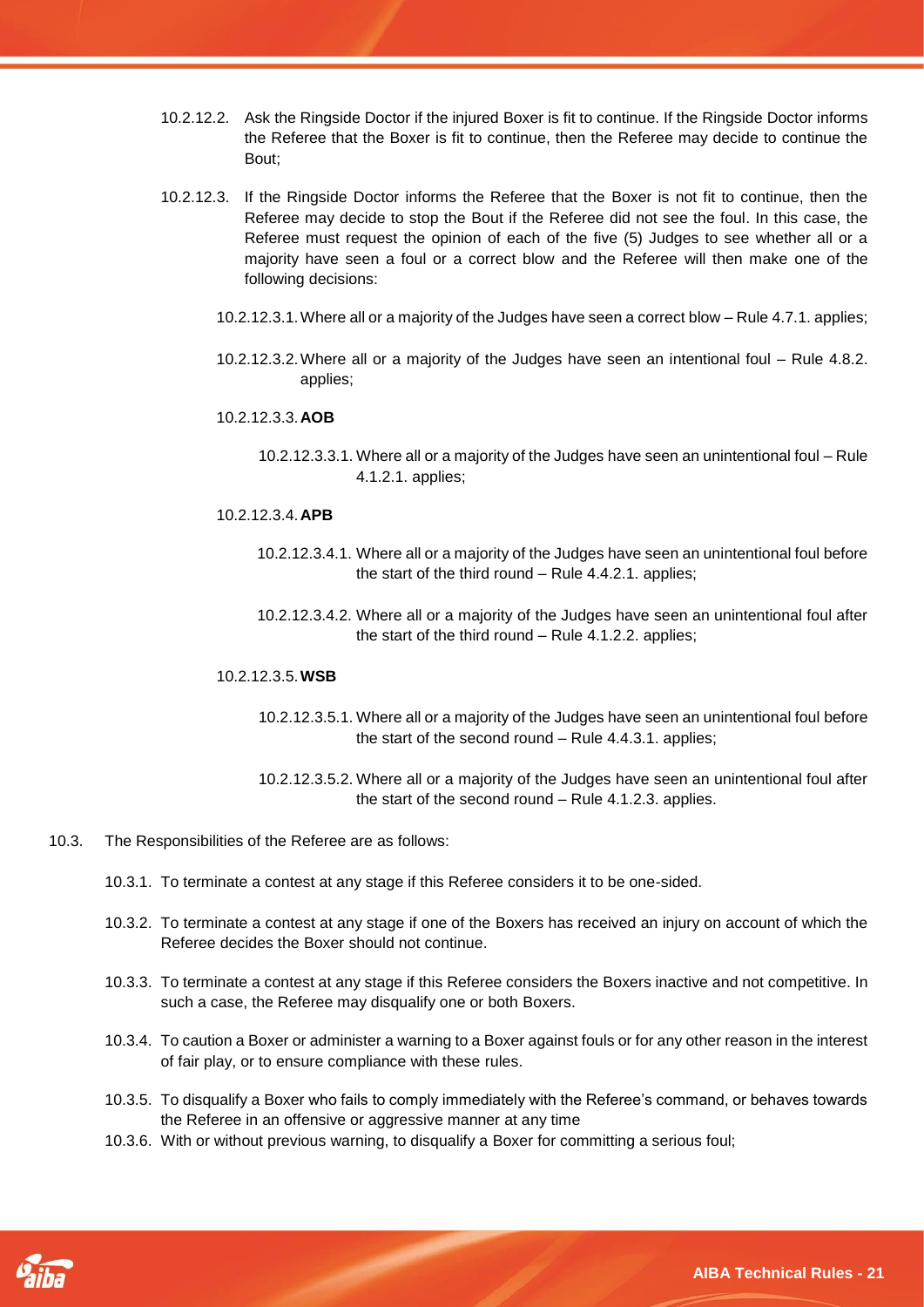- 10.3.7. To interpret these rules insofar as they are applicable or relevant to the Bout or to decide and take action on any circumstance of the Bout which is not covered by these rules.
- 10.4. Right to Check the Boxer
	- 10.4.1. Once a Boxer has entered the ring, the Referee must ensure that the Boxer is wearing the appropriate equipment according to and outlined in the AOB Competitions Rules, APB Competition Rules and WSB Competition Rules.
	- 10.4.2. The Boxer must be wearing no other objects except the boxing apparel specified in the AOB Competitions Rules, APB Competition Rules and WSB Competition Rules.
	- 10.4.3. In the case of a Boxer's glove becoming undone during a Bout, the Referee must stop the Bout to have the issue rectified.
	- 10.4.4. The Referee must check the bandages of each Boxer.
- 10.5. The Referee must check the right positions of Judges and of the Ringside Doctor before the start of the Bout.
	- 10.5.1. The Referee must start the Bout only after the authorization of the Supervisor.

# <span id="page-21-0"></span>**RULE 11. JUDGES**

- 11.1. Designation and Participation
	- 11.1.1. In all AIBA AOB Competitions, each Bout will be judged by five (5) Judges who will be seated on the four (4) sides of the ring, as shown in the AOB Competitions Rules.
	- 11.1.2. In all AIBA APB and WSB Competitions, each bout will be judged by three (3) Judges who will be seated on three (3) sides of the ring, as shown in the APB Competition Rules and WSB Competition Rules.
- 11.2. No Judge must speak or give any sign to a Boxer or to another Judge or to anyone else before, during and after the Bout.
- 11.3. No Judge must leave his/her seat until the results have been announced to the public.

# <span id="page-21-1"></span>**RULE 12. AIBA REFEREES & JUDGES' MANAGEMENT**

- 12.1. AIBA is responsible for the certification of all Star Level R&Js
- 12.2. All elected and/or appointed persons who are Executives of National Federations such as Presidents, Executive Committee members, Secretaries General, etc. cannot be active R&Js at any level; however, they are allowed to officiate at National Level only if they do not hold office as President, Chairman/Chairwoman or Secretary General.
- 12.3. The standard criteria to meet AIBA Referees & Judges Fundamental Qualification as well as the entire AIBA Referees & Judges Management System are described in the AIBA Referee & Judges' Management Guidelines.
- 12.4. All R&Js in all AIBA Competitions must sign the Code of Conduct attached in Appendix E.

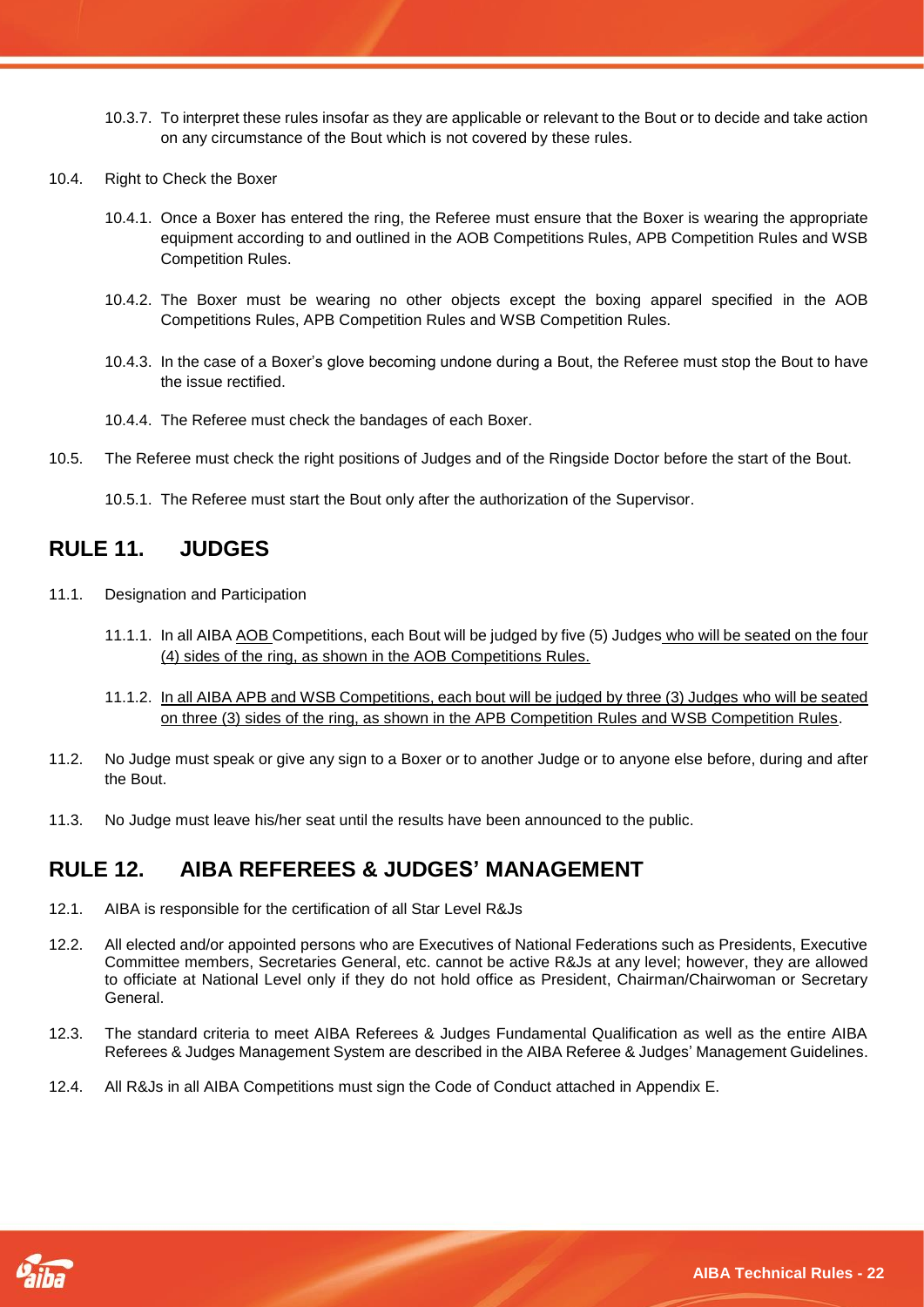## <span id="page-22-0"></span>**RULE 13. RINGSIDE DOCTORS**

- 13.1. The Ringside Doctors have the authority and responsibilities given to them under the Medical Handbook.
- 13.2. The entire management system for AIBA Ringside Doctors is described in the AIBA Ringside Doctors Management Guidelines.

# <span id="page-22-1"></span>**RULE 14. TIMEKEEPER & GONG OPERATOR**

- 14.1. The duties of the Timekeeper & Gong Operator are as follows:
	- 14.1.1. The main duty of the Timekeeper & Gong Operator is to regulate the number and duration of the rounds and the intervals between the rounds. The intervals between the rounds must be of one (1) minute.
	- 14.1.2. The Timekeeper & Gong Operator must start and end each round by striking the gong.
	- 14.1.3. Ten (10) seconds before the end of each round, the Timekeeper & Gong Operator must signal the approaching end of the round.
	- 14.1.4. The Timekeeper & Gong Operator must regulate all periods of time and counts by a watch or clock, but must only stop the clock when instructed by the Referee with the command "time" resuming after the Referee gives the command "box".
	- 14.1.5. Following a Knockdown, the Timekeeper & Gong Operator must give the sound signal to the Referee indicating the elapsing seconds while the Referee is counting.
	- 14.1.6. If, at the end of a round, a Boxer is knocked down and the Referee is in the course of counting, the gong indicating the end of the round must not be sounded. The gong must be sounded only when the Referee gives the command "box" indicating the continuation of the Bout.
	- 14.1.7. The Timekeeper & Gong Operator must regulate the time when a low blow or LOC occurs and if a Boxer falls out of the ring.

# <span id="page-22-2"></span>**RULE 15. OFFICIAL ANNOUNCER**

- 15.1. The duties of the Official Announcer are as follows:
	- 15.1.1. Before the Bout, the Official Announcer must announce the kind of Bout, Weight Category, duration of the Bout, names, countries, weights and sporting record of each Boxer, as well as names and countries of the Referee & of the Judges.
	- 15.1.2. The Official Announcer must announce the number of each round right after the start of each round.
	- 15.1.3. The Official Announcer must reveal the final results and the winner of the respective Bout in the ring after having received the final results from the Supervisor.
	- 15.1.4. Ten (10) seconds before the start of each round, the Official Announcer must clear the ring by ordering "Seconds out", except in the first round.
- 15.2. For all international competitions, the Official Announcer must have the following qualifications:
	- 15.2.1. Be fluent in multiple languages, including at least English.

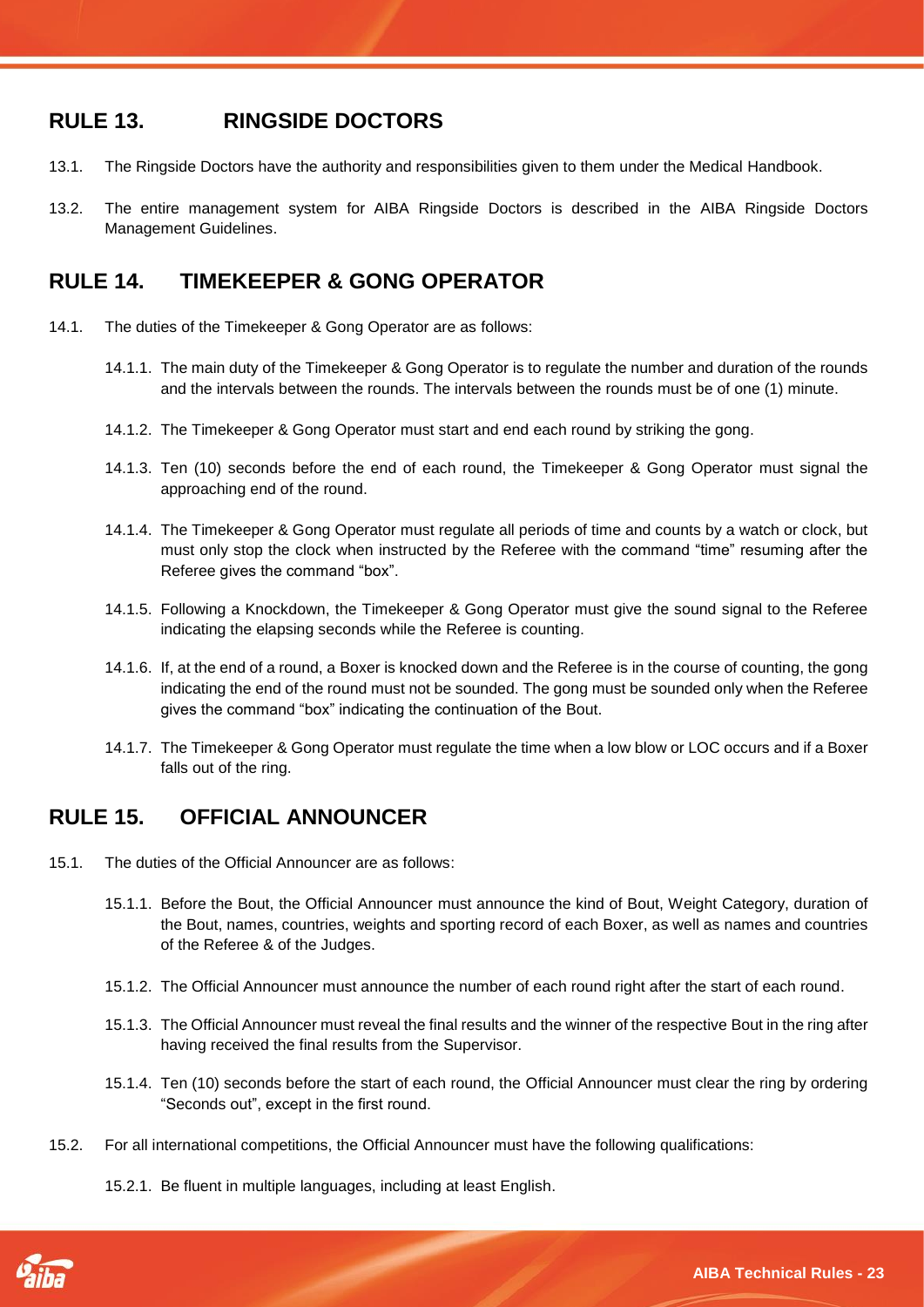- 15.2.2. An excellent understanding of these rules.
- 15.2.3. Possess a good experience in the field of announcement in sports competitions.
- 15.2.4. The Official Announcer will be seated directly at the side of the ring on the left side of the Supervisor.

# <span id="page-23-0"></span>**RULE 16. COACHES / SECONDS**

#### 16.1. Eligibility

- 16.1.1. Only AIBA certified Coaches can work as Seconds in all AIBA Competitions. All Seconds employed by Boxers, National Federations or AIBA Academies must have been certified by AIBA; however, exceptions may be granted by AIBA.
- 16.1.2. Any Coach active in professional boxing shall be allowed to be a Coach and/or Second in AIBA Competitions once the Coach has been certified by AIBA as a registered Coach.
- 16.1.3. Each Boxer will be entitled to be accompanied to the ring by up to three (3) Seconds. However, only two (2) Seconds may mount the apron of the ring and only one (1) may enter the ring.
- 16.2. The duties of the Coaches / Seconds are as follows:
	- 16.2.1. Seconds must leave the ring and the apron prior to the start of each round, and must remove seats, towels, buckets, etc., from the platform of the ring.
	- 16.2.2. Seconds must be in possession of a towel for the Boxer during the Bout. A Second may indicate retirement of the Boxer by throwing the towel into the ring when this Boxer is considered to be unfit or unable to continue boxing, except when the Referee is in the course of counting.
	- 16.2.3. Seconds can only use the transparent bottled water provided by the Organizing Committee. In the case of a cut, the Seconds can use Vaseline, Collodion, Thrombin Solution, Micro Fibrilar Collagen, Gelfoam, Surgicel and Adrenaline 1/1000. Ice bags, Enswell and Swabs are permissible.
	- 16.2.4. Seconds may use a bag with maximum dimensions of 30cm x 20cm x 20cm.

- 16.3. Prohibited Activities
	- 16.3.1. Seconds will not be permitted to stand up and/or to encourage or incite spectators by words or signs during the progress of a round. Seconds will not be allowed to touch the ring during the Bout, yell, cause a scandal or disturb the competition.
	- 16.3.2. Seconds' seating area must be 50cm to 1 meter away from the ring corner within 2- 2.50m squared. Seconds will not be permitted to walk off Second's designated area with disagreed actions against the Referee.
	- 16.3.3. Seconds will not be permitted to throw any item into the ring to demonstrate a disagreement or to kick any chair or water bottle or to take any other action that may be deemed as unsportsmanlike behavior.
	- 16.3.4. The use of any communication device will not be permitted in the FOP such as but not limited to mobile telephones, walkie-talkies, smart phones, headsets, shortwave radios, etc.

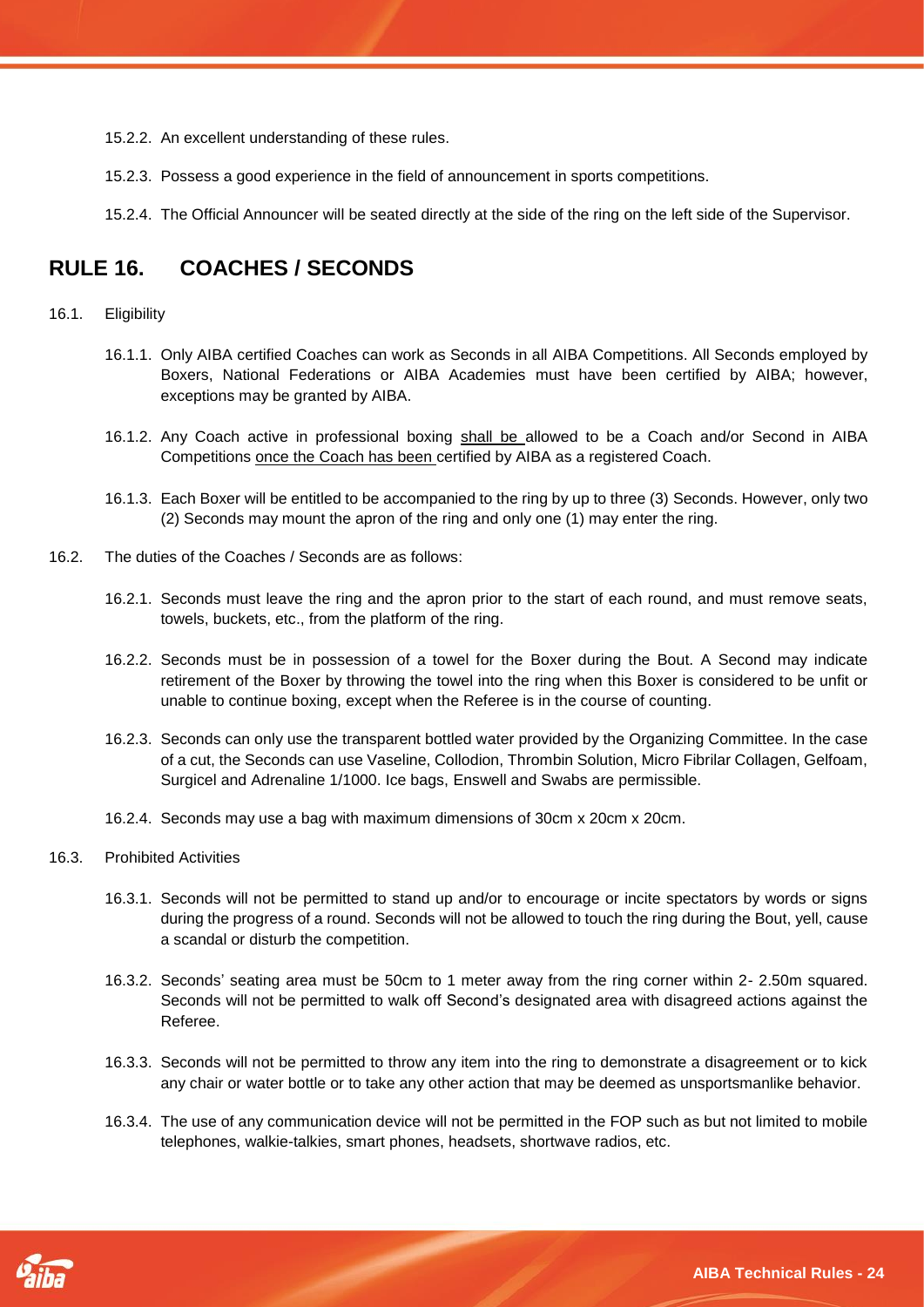- 16.3.5. Under no circumstance will Seconds be allowed to administrate supplemental oxygen or any type of inhaler to a Boxer during a Bout.
- 16.3.6. Seconds are not permitted to yell at/argue with any Official on the FOP during or after the Bout.

#### 16.4. Sanctions

- 16.4.1. For a 1st violation on any of above prohibited activities, Seconds will receive a caution.
- 16.4.2. For a 2nd violation on any of above prohibited activities, Seconds will receive a warning and be placed just outside of the FOP area but be allowed to remain the Competition Venue.
- 16.4.3. For a 3rd violation on any of the above prohibited activities, Seconds will be removed by the Supervisor for the rest of the day.
- 16.4.4. If Seconds are removed for a second time, Seconds will be completely suspended from the competition.

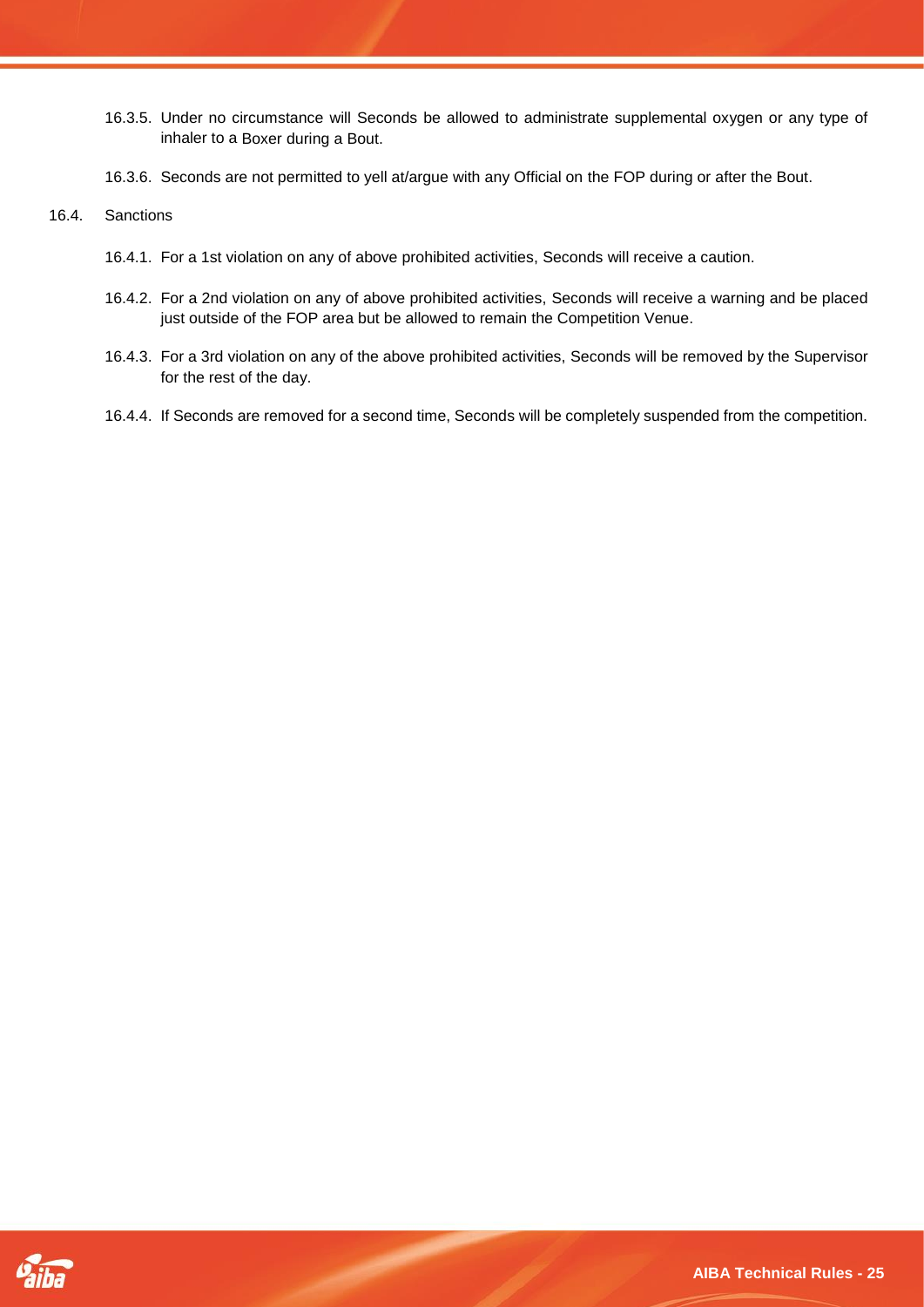# <span id="page-25-0"></span>**RULES FOR COMPETITION EQUIPMENT**

# <span id="page-25-1"></span>**RULE 17. RING**

- 17.1. Approved Label
	- 17.1.1. For all AIBA Competitions, National Federations must use the rings manufactured by one of the AIBA Official Boxing Equipment Licensees.
- 17.2. Ring and Canvas Size
	- 17.2.1. For all AIBA Competitions, the ring must be 6.10m square inside the line of the ropes.
	- 17.2.2. The size of the apron must extend for 85cm outside the line of the ropes on each side, including additional canvas necessary to tighten and secure it.
	- 17.2.3. The ring must have the dimensions set out in the diagram below.



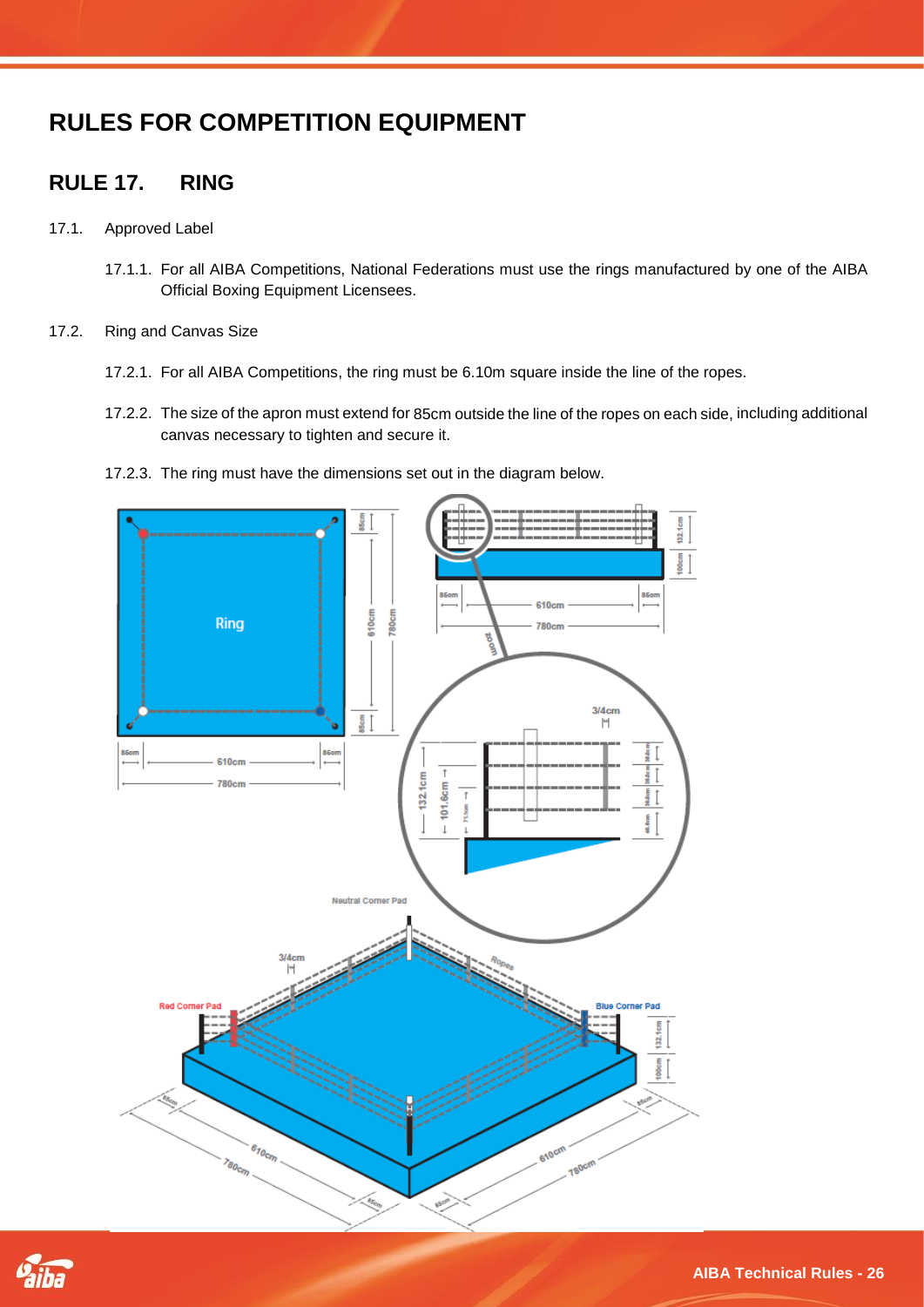#### 17.3. Height of Ring

17.3.1. The height of the ring must be 100cm from the ground.

- 17.4. Platform and Corner Pads
	- 17.4.1. The platform must be safely constructed, leveled and free from any obstructing projection. It must be fitted with four (4) corner posts with four (4) corner pads in order to prevent injury to the Boxers. The corner pads must be arranged facing towards the Supervisor as follows:
		- a. in the near left side corner red
		- b. in the far-left side corner white
		- c. in the far-right side corner blue
		- d. in the near right side corner white.
	- 17.4.2. The platform must be 7.80m squared.
- 17.5. Surface of the Ring Floor
	- 17.5.1. The floor must be covered with felt, rubber or other suitably approved material that is soft quality and elasticity. It must not be less than 1.5cm and no more than 2.0cm.
	- 17.5.2. The canvas must cover the entire platform and must be made of non-slippery material.
	- 17.5.3. The canvas must be blue, pantone 299.

#### 17.6. Ropes

- 17.6.1. The ropes must be covered by a thick padding.
- 17.6.2. The ring must include four (4) separate ropes on each side of the corner posts. They must be 4cm thick, without considering the cover.
- 17.6.3. The heights of the four (4) ropes must be 40cm, 70cm, 100cm, and 130cm from the canvas.
- 17.6.4. The four (4) ropes must be joined on each side of the ring, at equal intervals, by two (2) pieces of material (close to the texture of the canvas) 3 to 4cm wide. The two (2) pieces must not slide along the rope.
- 17.6.5. The tension of each section of the top two ropes must be tight enough. The tension of bottom two must not be too tight. However, in any case, the Referee and/or the Supervisor have the right to adjust the tension if necessary.

#### 17.7. Steps

17.7.1. The ring must be provided with three (3) sets of steps. Two (2) sets of steps at the opposite corners for the use of the Boxers and Seconds, and one (1) set of steps in the neutral corner for the use of the Referee and of the Ringside Doctor.

## <span id="page-26-0"></span>**RULE 18. RING ACCESSORIES**

The following ring accessories are required for all Bouts and must be provided by the organizers no later than two (2) hours before the start time of the competition:

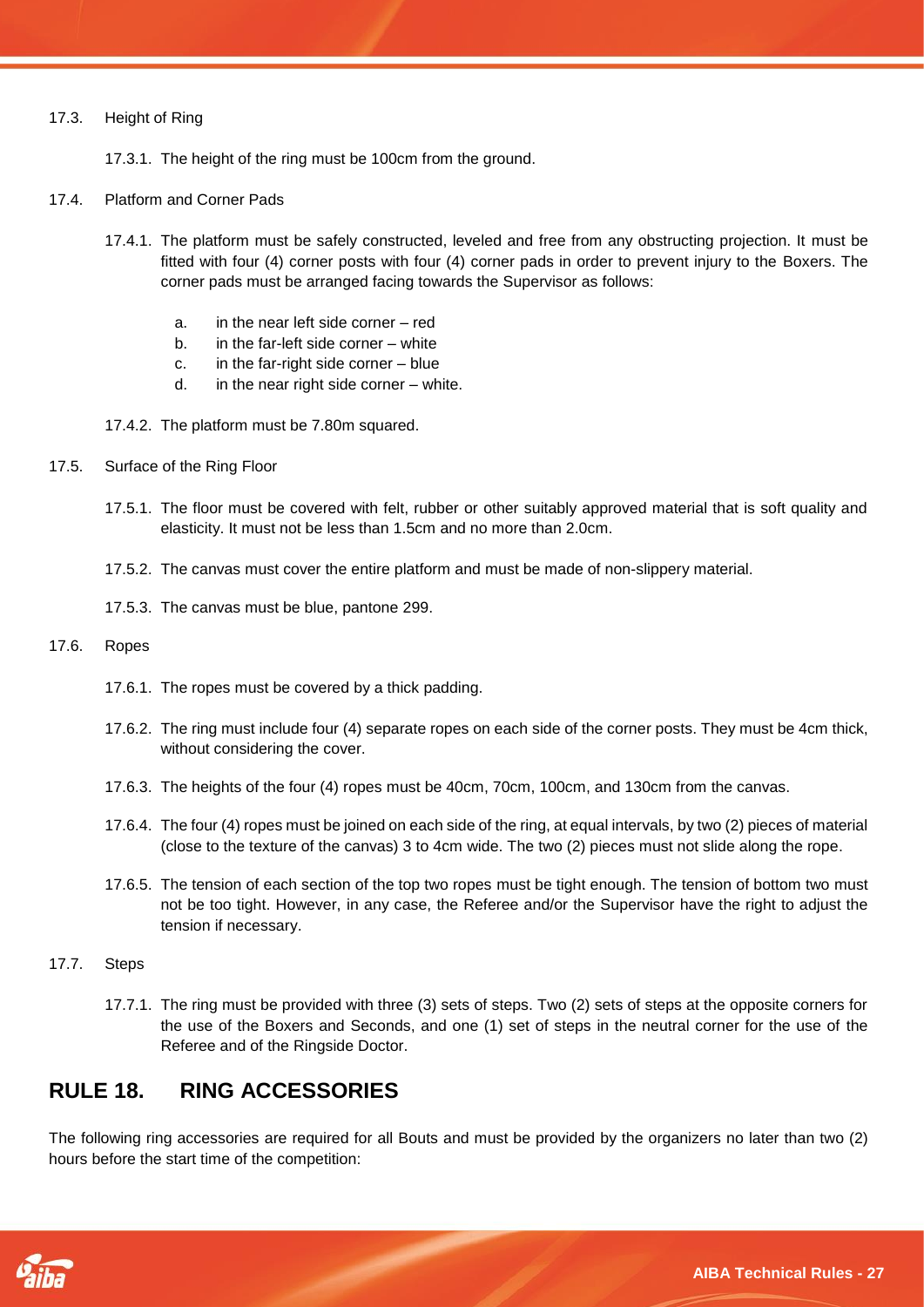- 18.1. Gong.
- 18.2. Two (2) plastic receptacles which can be used for spitting.
- 18.3. Chairs and tables for the Supervisor and Deputy Supervisors (in AOB Competitions), Ringside Doctors, Timekeeper & Gong Operator, Official Announcer, TV Graphics Operator and Judges.
	- 18.3.1. The tables for the Judges must be standardized for all AIBA Competitions Form: Square Width: 80-100cm x 80-100cm Height: 80cm Drape Color: White
- 18.4. One (1) electronic stopwatch which complies with the requirements of the Scoring System and one manual stopwatch as a backup.
- 18.5. One (1) Scoring System.
- 18.6. One (1) microphone connected to the loudspeaker system.
- 18.7. First-aid supplies as required in accordance with the Medical Handbook.
- 18.8. A non-transparent small plastic bag must be placed in the two neutral corners outside of the ring.
- 18.9. Three (3) chairs for the Seconds in each corner.
- 18.10. One (1) stretcher.

### <span id="page-27-0"></span>**RULE 19. GUMSHIELD**

- 19.1. Gumshields must be worn by Boxers during all Bouts.
- 19.2. No red or partially red colored gumshield may be worn.

## <span id="page-27-1"></span>**RULE 20. CUP PROTECTOR**

20.1. For all Men's competitions, a cup protector must be worn by the Boxers during all Bouts and a jock-strap may additionally be worn. The cup protector must not cover any part of the target area.

## <span id="page-27-2"></span>**RULE 21. GLOVES SPECIFICATION**

- 21.1. For AOB Elite Men Competitions, APB and WSB:
	- 21.1.1. Ten (10) oz gloves must be used from the Light Flyweight (49 kg) category to the Light Welterweight (64 kg) category.
	- 21.1.2. Twelve (12) oz gloves must be used for the Welterweight (69 kg) category to Super Heavyweight (91+ kg) category.
- 21.2. For AOB Elite Women Competitions, and Youth Boys and Girls Competitions
	- 21.2.1. Ten (10) oz gloves must be used in all weight categories

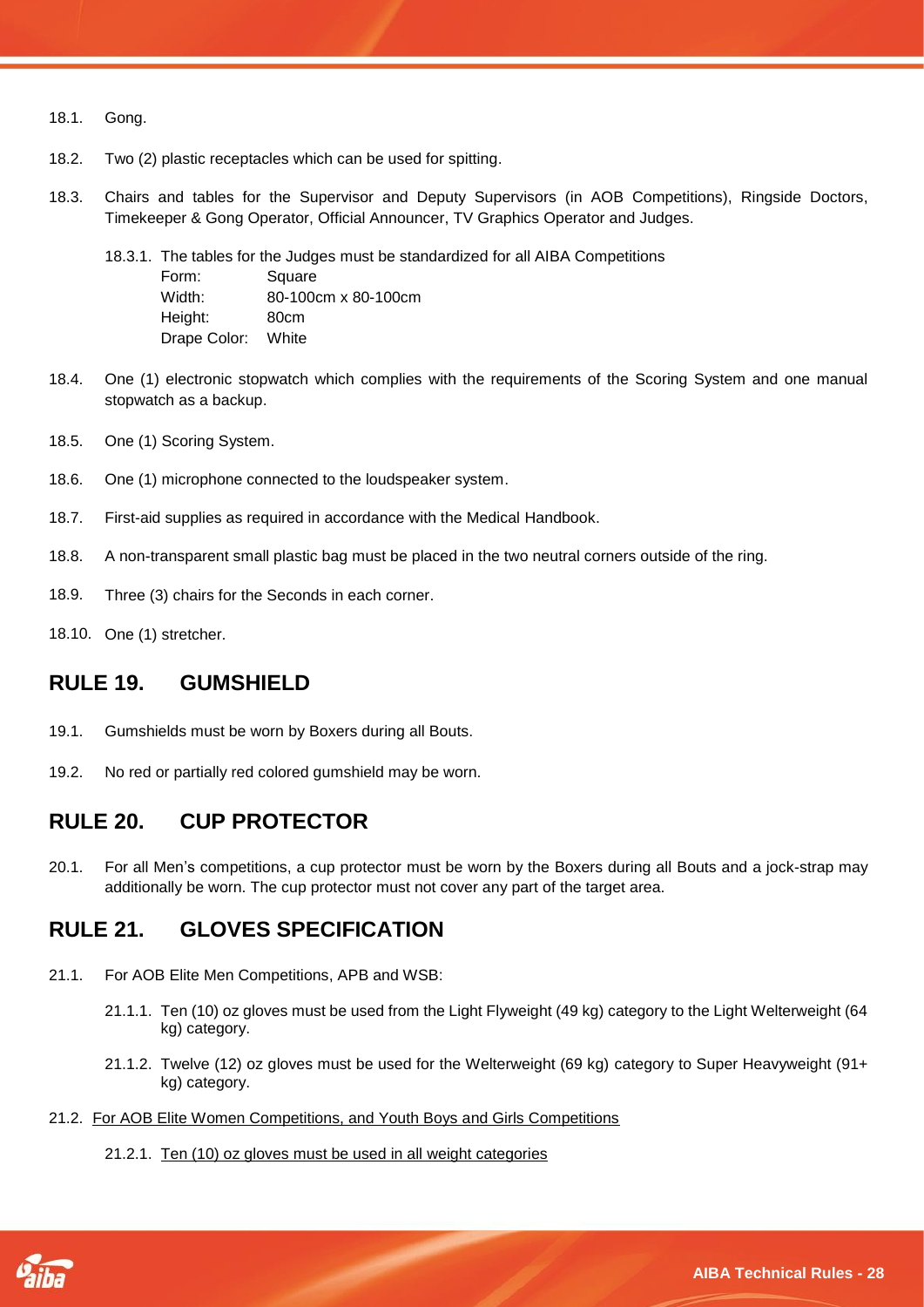# <span id="page-28-0"></span>**APPENDIX A - Terminology for Weight Categories and Weight Range**

 $\overline{\phantom{a}}$ 

| <b>Elite Men and Youth Boy Boxers</b><br><b>10 Weight Categories</b> |                        |         |       |
|----------------------------------------------------------------------|------------------------|---------|-------|
| #                                                                    | <b>Weight Category</b> | over kg | to Kg |
| 1                                                                    | Light Fly              | 46      | 49    |
| $\overline{2}$                                                       | Fly                    | 49      | 52    |
| 3                                                                    | <b>Bantam</b>          | 52      | 56    |
| $\overline{4}$                                                       | Light                  | 56      | 60    |
| 5                                                                    | Light Welter           | 60      | 64    |
| 6                                                                    | Welter                 | 64      | 69    |
| $\overline{7}$                                                       | Middle                 | 69      | 75    |
| 8                                                                    | <b>Light Heavy</b>     | 75      | 81    |
| 9                                                                    | Heavy                  | 81      | 91    |
| 10                                                                   | <b>Super Heavy</b>     | 91      |       |

| <b>Elite Women and Youth Girls Boxers</b><br><b>10 Weight Categories</b> |                        |         |       |
|--------------------------------------------------------------------------|------------------------|---------|-------|
| #                                                                        | <b>Weight Category</b> | over kg | to Kg |
| 1                                                                        | Light Fly              | 45      | 48    |
| 2                                                                        | Fly                    | 48      | 51    |
| 3                                                                        | Bantam                 | 51      | 54    |
| $\overline{4}$                                                           | Feather                | 54      | 57    |
| 5                                                                        | Light                  | 57      | 60    |
| 6                                                                        | <b>Light Welter</b>    | 60      | 64    |
| $\overline{7}$                                                           | Welter                 | 64      | 69    |
| 8                                                                        | Middle                 | 69      | 75    |
| 9                                                                        | Light Heavy            | 75      | 81    |
| 10                                                                       | Heavy                  | 81      |       |

| <b>Junior Boys and Junior Girls Boxers</b> |  |
|--------------------------------------------|--|
| <b>13 Weight Categories</b>                |  |

| #              | <b>Weight Category</b> | over kg | to Kg |
|----------------|------------------------|---------|-------|
| 1              | Pin                    | 44      | 46    |
| $\overline{2}$ | Light Fly              | 46      | 48    |
| 3              | Fly                    | 48      | 50    |
| $\overline{4}$ | <b>Light Bantam</b>    | 50      | 52    |
| 5              | Bantam                 | 52      | 54    |
| 6              | Feather                | 54      | 57    |
| $\overline{7}$ | Light                  | 57      | 60    |
| 8              | <b>Light Welter</b>    | 60      | 63    |
| 9              | Welter                 | 63      | 66    |
| 10             | <b>Light Middle</b>    | 66      | 70    |
| 11             | Middle                 | 70      | 75    |
| 12             | <b>Light Heavy</b>     | 75      | 80    |
| 13             | Heavy                  | 80      |       |

|                | <b>Olympic Games Elite Women and Youth</b><br><b>Girls Boxers</b><br><b>3 Weight Categories</b> |         |       |
|----------------|-------------------------------------------------------------------------------------------------|---------|-------|
| #              | <b>Weight Category</b>                                                                          | over kg | to Kg |
|                | Fly                                                                                             | 48      | 51    |
| $\overline{2}$ | Light                                                                                           | 57      | 60    |
| 3              | Middle                                                                                          | 69      | 75    |

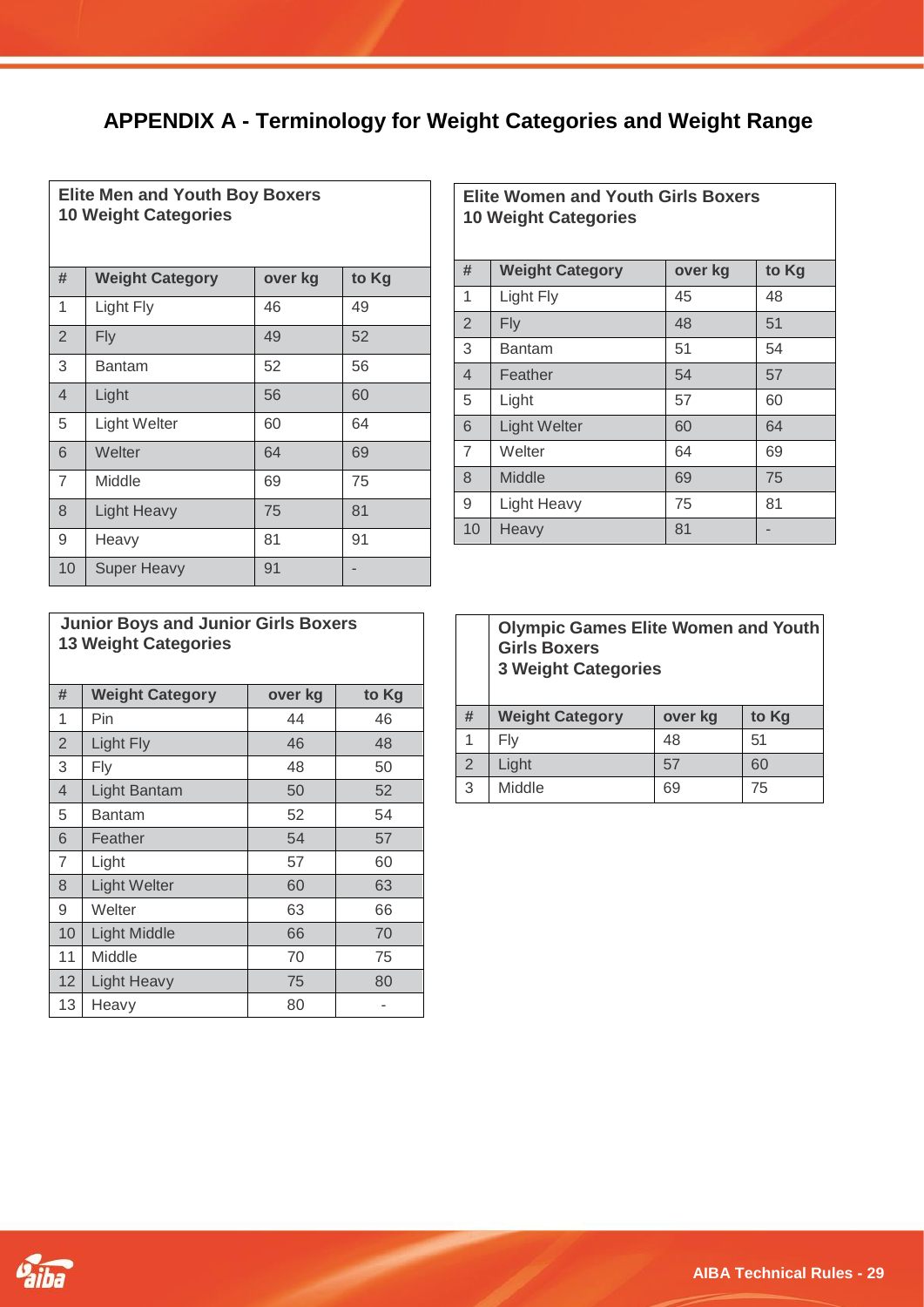## **APPENDIX B - National Federation Acceptance Notice for Individual Physical Contact Sport Athletes**

<span id="page-29-0"></span>

| TO:          | International Boxing Association (AIBA) |
|--------------|-----------------------------------------|
| <b>FROM:</b> | (Name of National Federation)           |
| DATE:        | (Year)<br>(Month)<br>(Day)              |
| Dear Sirs,   |                                         |

We hereby inform AIBA that the following athlete from \_\_\_\_\_\_\_\_\_\_\_\_\_\_\_\_\_\_\_\_\_\_(name of sport) wishes to participate in the sport of boxing and cease his/her involvement in this sport. Our National Federation has reviewed this athlete and decided to accept him/her as one of our boxers.

| (Full Name of Boxer)               | (Weight Category)           | (Classification) (Gender) |              |
|------------------------------------|-----------------------------|---------------------------|--------------|
| ---------------------------------- | --------------------------- | -------------------       | ------------ |

We understand below AIBA Rules related to this issue and will wait to receive written confirmation of approval from AIBA before the athlete is eligible to participate in competitions.

- 2.2.2.1.1. An athlete who has competed at an amateur or professional level in any Individual Physical Contact Sport is eligible to compete in an AIBA or National Level Competition, at an appropriate level, under the following conditions:
	- 2.2.2.1.1.1. When a National Federation wishes to register an athlete from any Individual Physical Contact Sport as a Boxer, this National Federation shall complete the Application Form in Appendix B and a Medical Certificate completed by the National Federation Doctor and submit both documents to AIBA for acceptance and registration. The registration will be approved by AIBA in consultation with the AIBA Technical & Rules Commission. The athlete shall be eligible to participate once written confirmation of approval has been received from AIBA.
- 2.2.2.1.2. Any athlete registered as a Boxer by a National Federation under Rule 2.2.2.1.1 above shall not participate in any other Individual Physical Contact Sport once approved by AIBA.

Sincerely yours,

\_\_\_\_\_\_\_\_\_\_\_\_\_\_\_\_\_\_\_\_\_\_\_\_\_\_\_\_\_\_\_\_\_\_\_\_\_\_\_\_\_\_\_\_ President or Chairman of National Federation

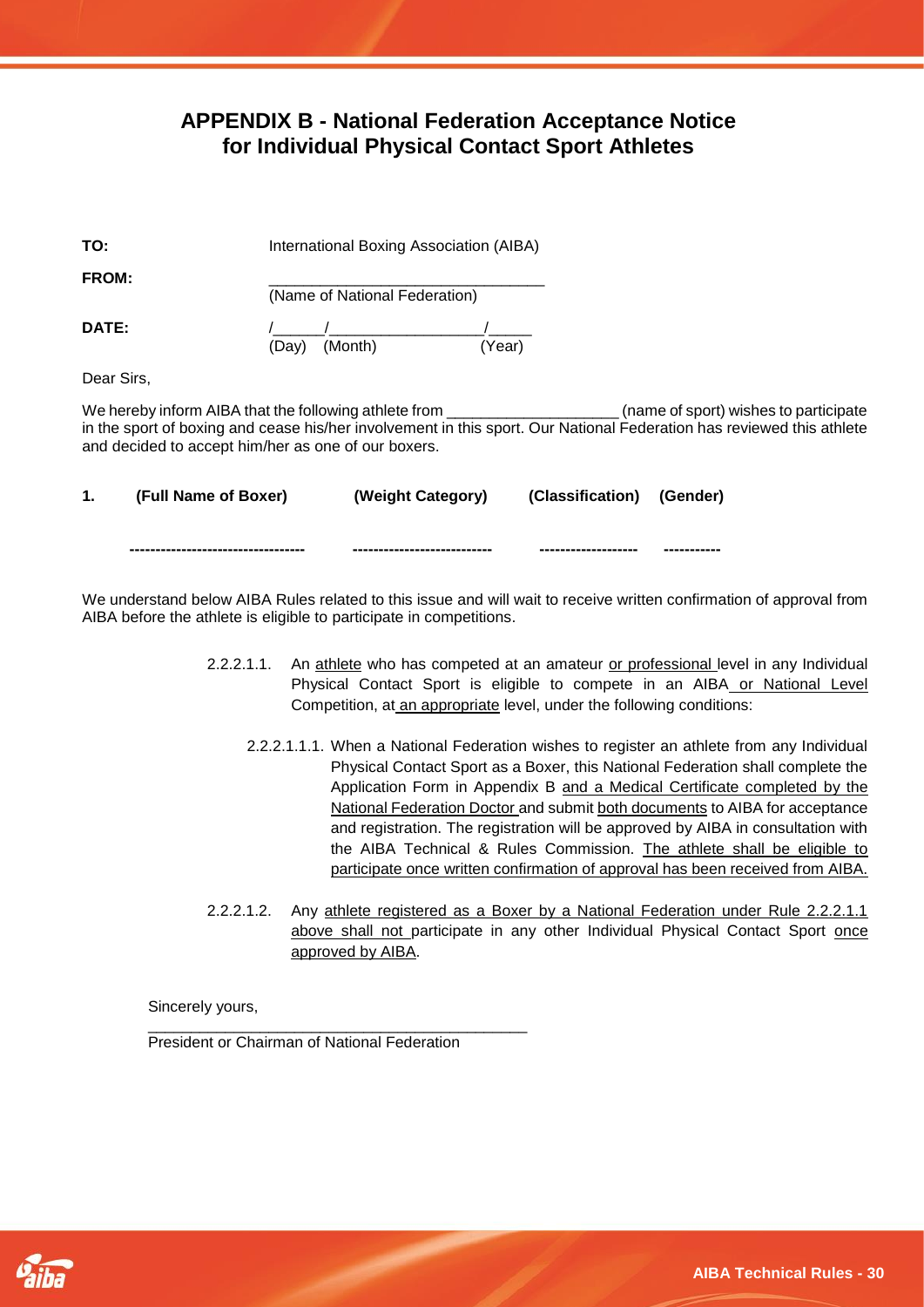# **APPENDIX C - Medical Certificate Template**

<span id="page-30-0"></span>

|                        | <b>Athlete</b>                                                                                                                |  |
|------------------------|-------------------------------------------------------------------------------------------------------------------------------|--|
| <b>NAME:</b>           |                                                                                                                               |  |
| <b>DATE OF BIRTH:</b>  |                                                                                                                               |  |
| <b>SIGNATURE:</b>      | DATE:<br><u> 1989 - Jan Barbara Barat, prima prima prima prima prima prima prima prima prima prima prima prima prima prim</u> |  |
|                        | <b>Doctor</b>                                                                                                                 |  |
| <b>NAME:</b>           |                                                                                                                               |  |
| <b>TITLE/POSITION:</b> |                                                                                                                               |  |
| <b>ADDRESS:</b>        |                                                                                                                               |  |
| <b>SIGNATURE:</b>      | <b>DATE:</b>                                                                                                                  |  |



AIBA Medical Certificate **Page 1/3** 

COMMENTS:

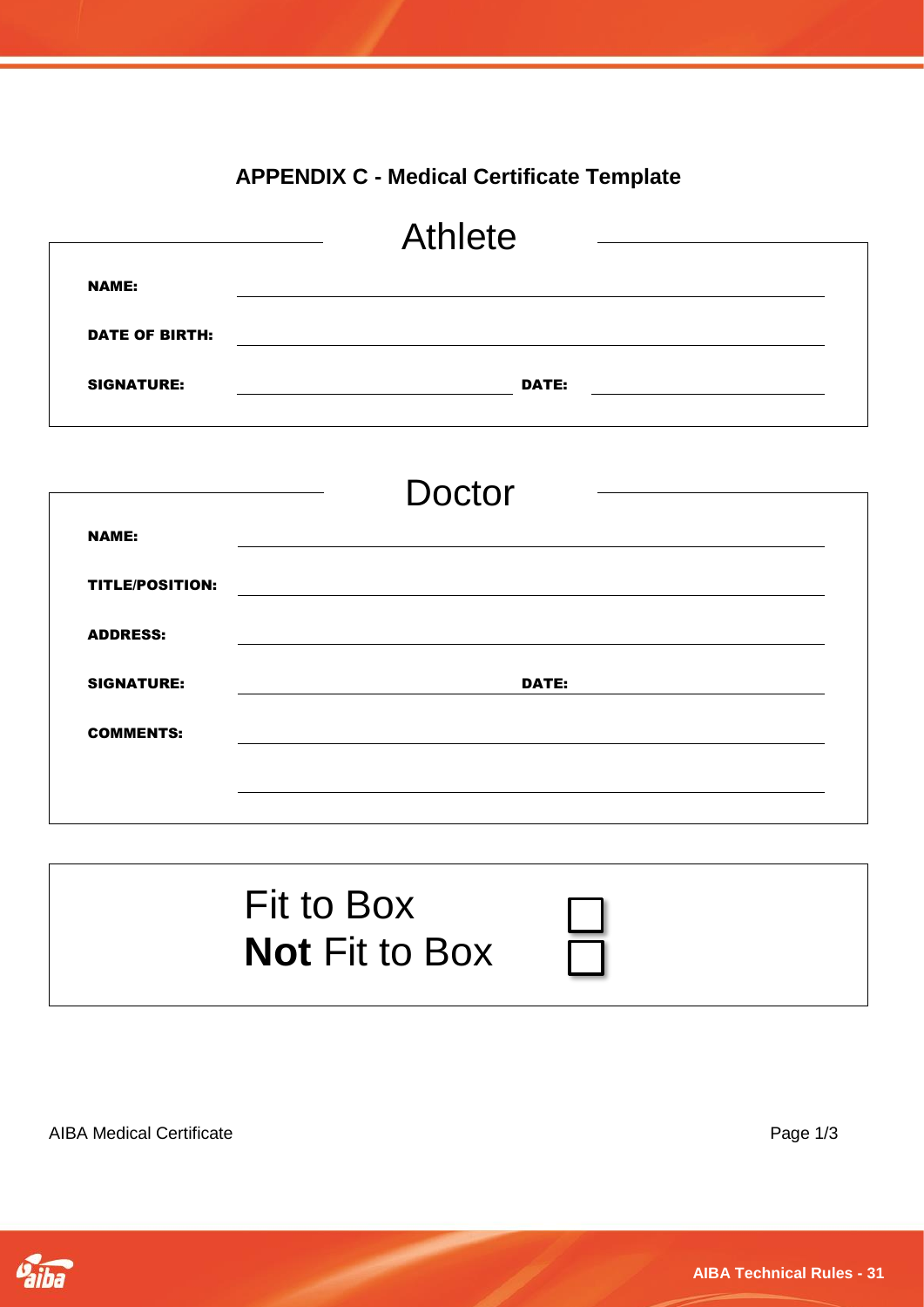| Is a Doctor currently treating you for anything?<br>Have you ever been unconscious or had a concussion?<br>Have you been hit hard in the head in the last 6 weeks?<br>Have you had any headache in the last 2 weeks? |
|----------------------------------------------------------------------------------------------------------------------------------------------------------------------------------------------------------------------|
|                                                                                                                                                                                                                      |
|                                                                                                                                                                                                                      |
|                                                                                                                                                                                                                      |
|                                                                                                                                                                                                                      |
| Do you have any problem with bleeding?                                                                                                                                                                               |
| Do you have a history of hepatitis B or hepatitis C or HIV infection?                                                                                                                                                |
| Does any disease run in your family? Sudden unexpected deaths?                                                                                                                                                       |
| Have you had any surgery?                                                                                                                                                                                            |
|                                                                                                                                                                                                                      |
| Have you ever had to stay in a hospital?                                                                                                                                                                             |
|                                                                                                                                                                                                                      |

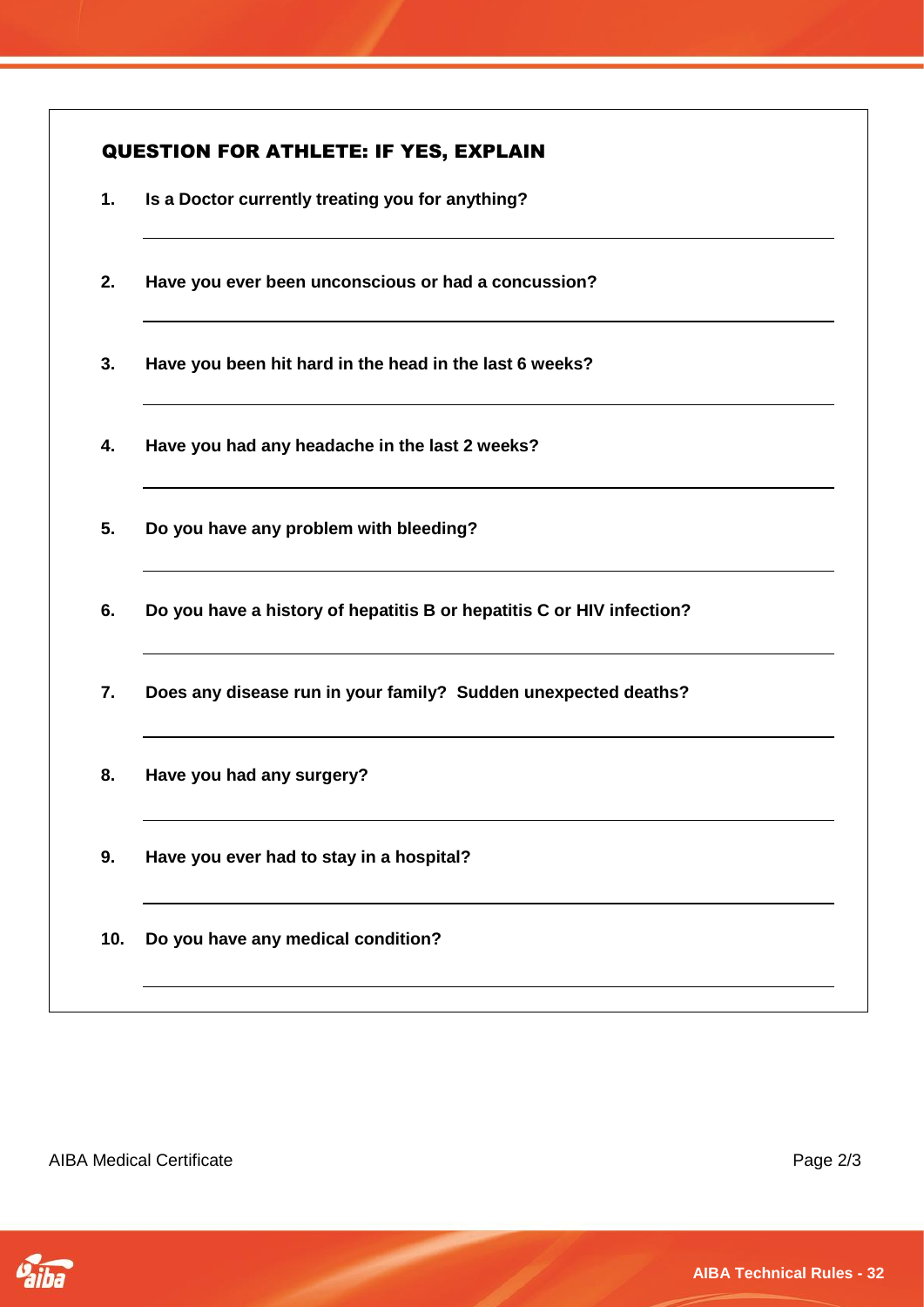|                                                                          | <b>MEDICAL CERTIFICATE</b>                                                                               |        |           | <b>ABNORMALITIES</b> |
|--------------------------------------------------------------------------|----------------------------------------------------------------------------------------------------------|--------|-----------|----------------------|
| If Athlete had a Concussion in<br>the past year, please certify<br>that: | <b>Medical Examination following</b><br>rest period after Concussion was<br>normal<br>Athlete Fit To Box | Normal | Abnormal  |                      |
| <b>General Medical Exam</b>                                              | List abnormalities not covered in<br>specific system exams below:                                        |        |           |                      |
| <b>Mental Status/</b><br>Psychological                                   | <b>Brief survey</b>                                                                                      | Normal | Abnormal  |                      |
|                                                                          | Cranial nerves, eyes, pupil size<br>and reactivity, Fundi, vision by<br>chart (record)                   | Normal | Abnormal  |                      |
| Head                                                                     | Mouth, teeth, throat                                                                                     | Normal | Abnormal  |                      |
|                                                                          | Ears                                                                                                     | Normal | Abnormal  |                      |
|                                                                          | Temporomandibular joint                                                                                  | Normal | Abnormal  |                      |
| <b>Neck</b>                                                              | Cervical spine, lymph nodes                                                                              | Normal | Abnormal  |                      |
| <b>Chest</b>                                                             | Breath sounds, rib<br>tenderness on compression                                                          | Normal | Abnormal  |                      |
|                                                                          | Pulse/blood pressure (record)                                                                            | Normal | Abnormal  |                      |
| <b>Cardio Vascular System</b>                                            | Heart examination: sounds,<br>murmurs, heaves, size, rhythm                                              | Normal | Abnormal  |                      |
| <b>Orthopedic System</b>                                                 | Upper limb: shoulder, wrist,<br>hand, fingers                                                            | Normal | Abnormal  |                      |
|                                                                          | Lower limb: foot, ankle, knee, hip                                                                       | Normal | Abnormal  |                      |
|                                                                          | Reflexes                                                                                                 | Normal | Abnormal  |                      |
| <b>Neurological System</b>                                               | Verbal Responses                                                                                         | Normal | Abnormal  |                      |
|                                                                          | Motor responses and balance                                                                              | Normal | Abnormal  |                      |
| <b>Allergies</b>                                                         | (record)                                                                                                 | Yes    | No        |                      |
|                                                                          | Type of reaction (record)                                                                                |        |           |                      |
| <b>Medications used</b>                                                  | Name and dosage (record)                                                                                 | Yes    | <b>No</b> |                      |

╱

**Any TUE Submitted ? No Yes** (If YES, please explain)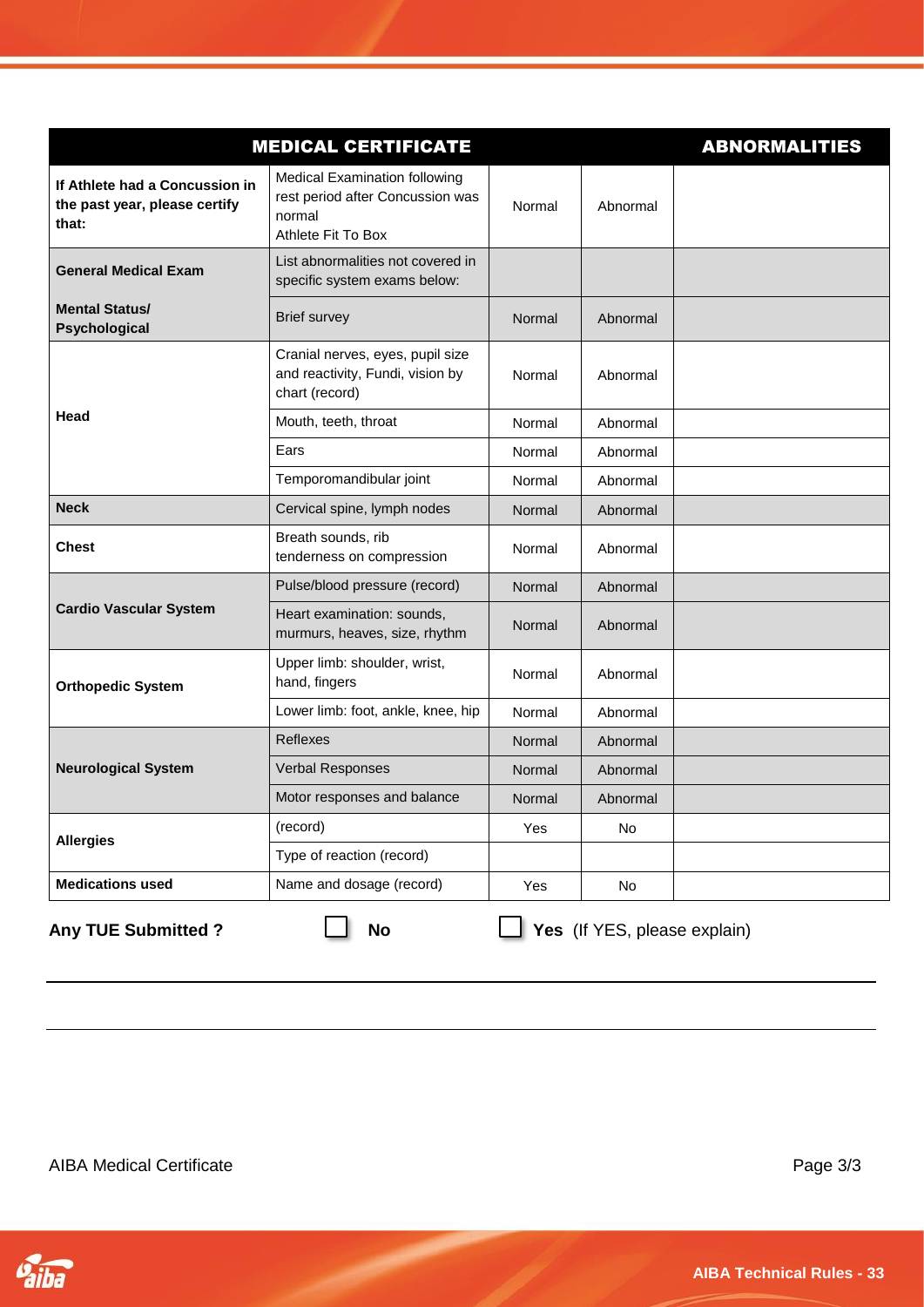# <span id="page-33-0"></span>**APPENDIX D - Bout Review Request Form**

| Session Number: <u>Communications and the set of the set of the set of the set of the set of the set of the set of the set of the set of the set of the set of the set of the set of the set of the set of the set of the set of</u> |                                    |
|--------------------------------------------------------------------------------------------------------------------------------------------------------------------------------------------------------------------------------------|------------------------------------|
|                                                                                                                                                                                                                                      |                                    |
|                                                                                                                                                                                                                                      |                                    |
|                                                                                                                                                                                                                                      |                                    |
|                                                                                                                                                                                                                                      |                                    |
|                                                                                                                                                                                                                                      |                                    |
| ,我们就会在这里的人,我们就会在这里的人,我们就会在这里的人,我们就会在这里,我们就会在这里,我们就会在这里,我们就会在这里,我们就会在这里,我们就会在这里,我<br>第251章 我们的人,我们就会在这里,我们就会在这里,我们就会在这里,我们就会在这里,我们就会在这里,我们就会在这里,我们就会在这里,我们就会在这里,我们就会在                                                                 |                                    |
|                                                                                                                                                                                                                                      |                                    |
|                                                                                                                                                                                                                                      |                                    |
|                                                                                                                                                                                                                                      |                                    |
| New and Final Decision:                                                                                                                                                                                                              |                                    |
|                                                                                                                                                                                                                                      |                                    |
| AIBA Supervisor (Full Name in capital letters)                                                                                                                                                                                       | <b>AIBA Supervisor (Signature)</b> |

Both concerned Team Delegations<br>AIBA Headquarters cc:

Vaiba

**AIBA Technical Rules - 34**